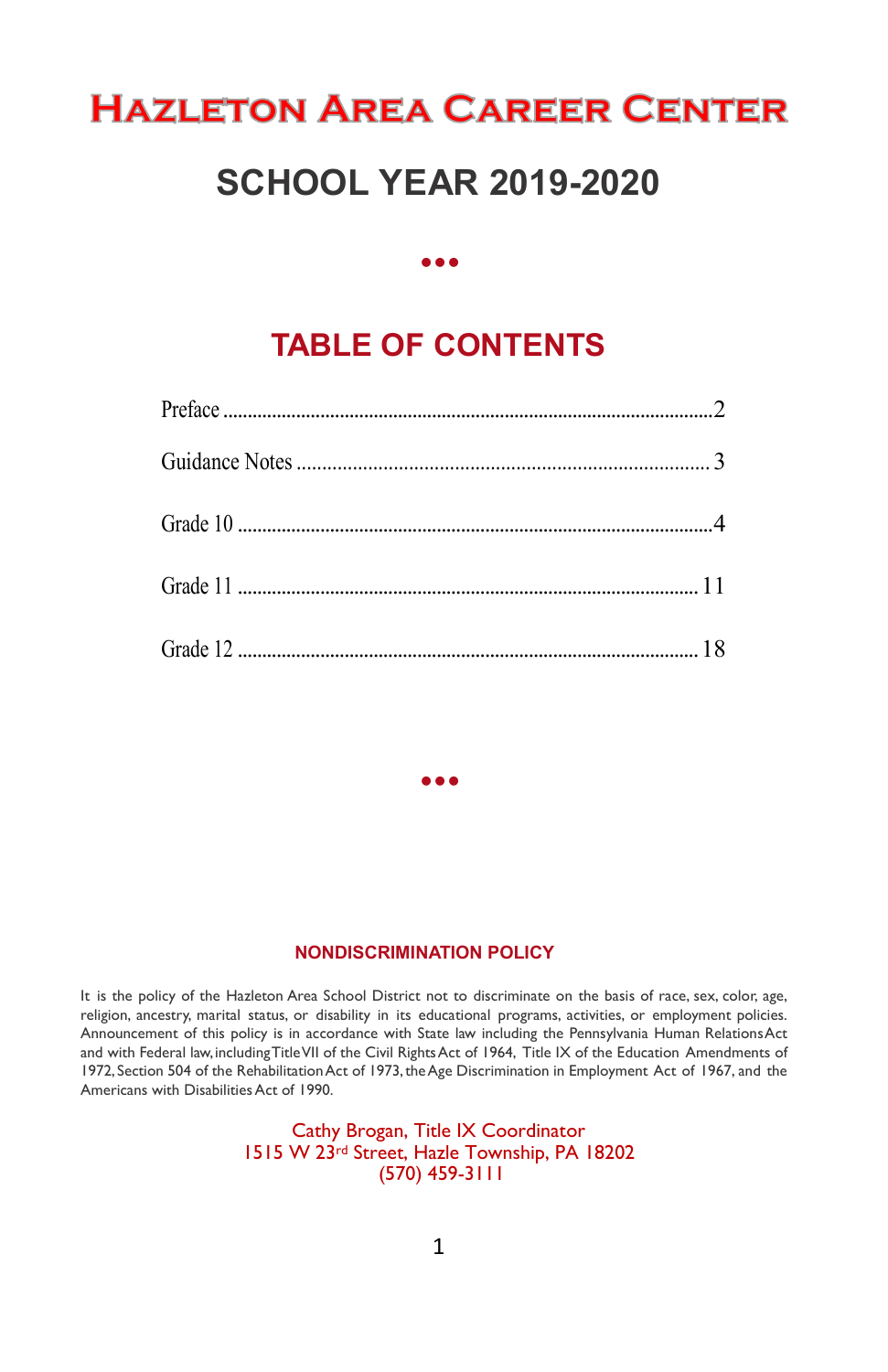## PREFACE

The mission of the Hazleton Area Career Center is to create a dynamic partnership of educators, learners, and community members which encourages a career-focused learning environment, thus producing an empowered, self-directed, and lifelong learner in a changing global economy.

The following course of study has been prepared after many long hours of investigation and study. It is designed to meet the needs of the students at the Hazleton Area High School. If read carefully with thought toward future goals, students will find that it offers a wide variety of choices intended for a comprehensive education and preparation for future endeavors.

The courses taken in high school can have a great impact on a student's life. They should become familiar with and consider the entrance requirements for college, career/technical schools, military careers, or employment when selecting high school courses.

Students entering the work force after high school will find that employers are looking for graduates who possess academic and career skills needed to benefit their company. Students should consult their guidance counselors and teachers for advice on course sequences.

The Hazleton Area School District uses Middle States Association of Colleges and Schools Accreditation, High Schools That Work, the Pennsylvania System of School Assessment (PSSA) and district-wide assessment to provide on-going evaluation of our programs.

More information about our district and district profiles are available at these web sites:

**http:www.hasdk12.org [http://www.pdesas.org](http://www.pdesas.org/)**

**http://www.education.state.pa.us**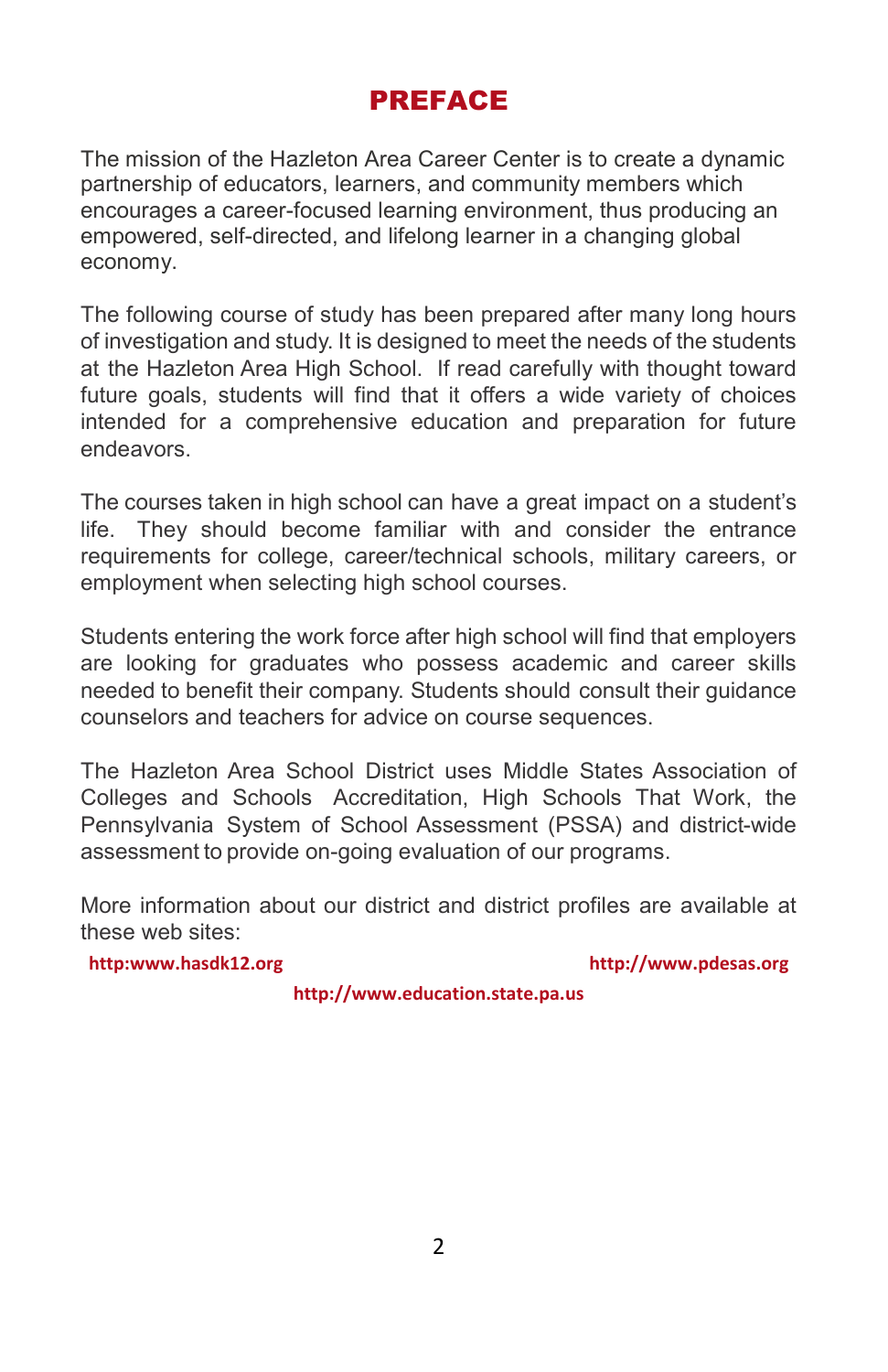## GUIDANCE NOTES

#### **HAZLETON AREA VIRTUAL ACADEMY:**

Cyber School opportunities are available.Contact Michele Medek at 459-3247.

#### **PHYSICAL EDUCATION EXEMPTION:**

**PREREQUISITES:** Hazleton Area High School students who have successfully completed a Health requirement and a Physical Education requirement are eligible to apply for a Physical Education exemption.

Students are required to substitute classes that are challenging and also academically advanced or related to their proposed college or university major.

Any physical education exemption request must be approved by the school guidance counselor. Physical Education exemption forms are available in the guidance office.

#### **SPECIAL EDUCATION:**

Special education delivers services that are comprehensive, balanced, and appropriate in guiding the students to realize their highest potential. Arrangements must be made through the guidance counselors and the Special Education department.

#### **KEYSTONE FOCUSED COURSES:**

Integrated Mathematics 9, Integrated Mathematics 10, Algebra 1A, Algebra 1B,Reading Strategies, Literacy Skills, and Biology Skills - Students are enrolled based upon State Assessment Scores/PVAAS Predictability/CDT test scores and teacher/ administrative recommendation. Students are required to take these courses which will replace a required course or an elective.

**• • •**

## CAREER CENTER GUIDANCE

**Guidance, HACC ...................................................459-3221, ext. 82516**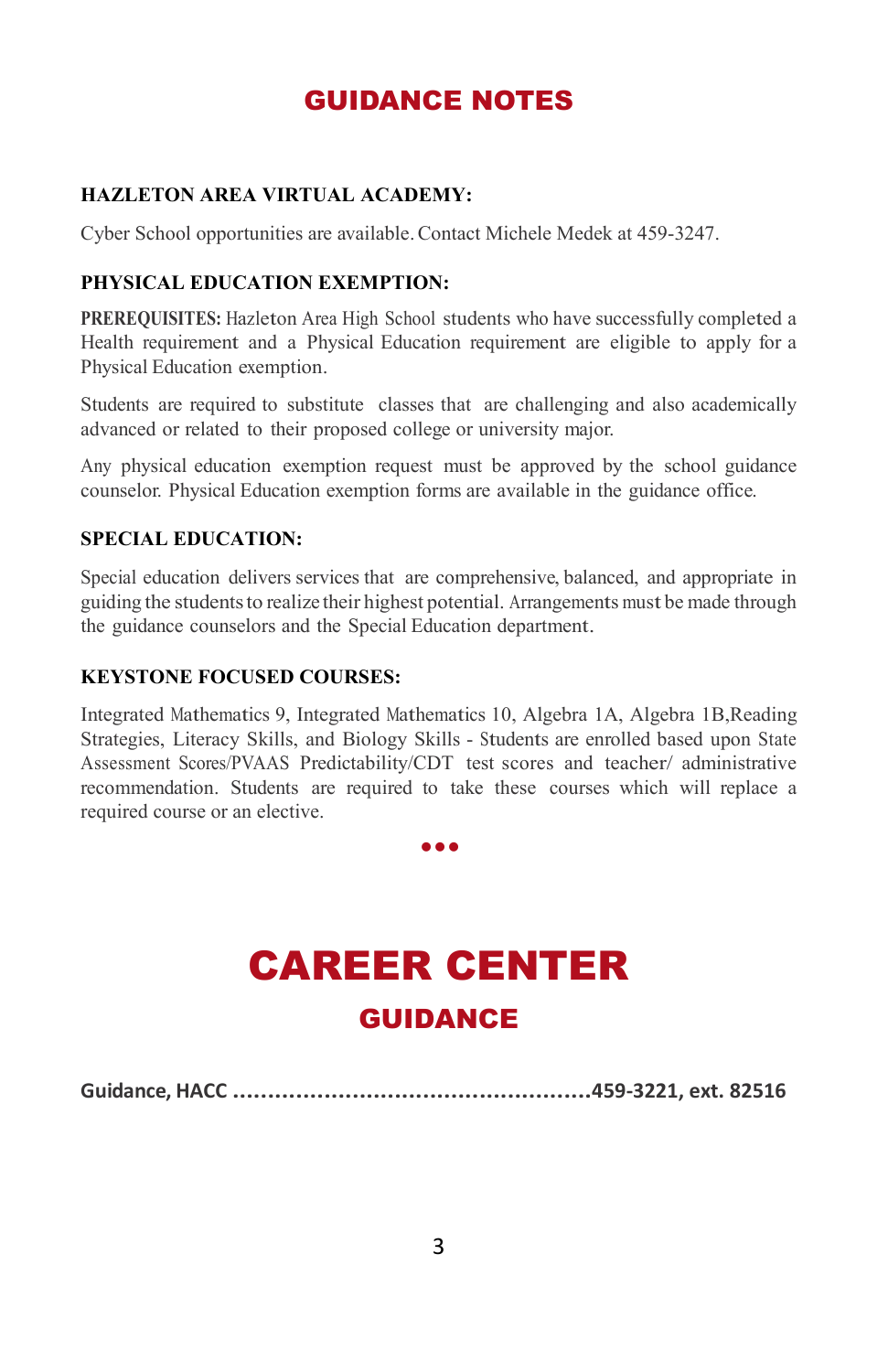## **GRADE 10 OVERVIEW OF COURSE REQUIREMENTS**

Students will take **8 credits** as outlined below. 4 credits will be taken during semester 1 and 4 credits will be taken during semester 2.

## REQUIRED COURSES:

## ENGLISH

### **English II (102C)**

English II includes reading a variety of literary genres: short stories, novels, poetry, drama, and nonfiction. This course focuses on oral and written communication skills as well as speaking and listening. Resource skills will be utilized in the completion of a term paper. Literature activities concentrate on critical reading, analysis, and interpretation of diversified literary forms and devices.

## **OR**

#### **Honors English II (1021C)**

**Prerequisite:** 93 or above average in English I or Honors English I Honors courses include more rigorous, intensive application of core content at or above grade level with required independent reading and research at an accelerated pace.

## **OR**

#### **ELD 4 (952C)**

ELD 4 is a continuation of ELD 3. This program is designed for the student whose native language is not English. This course is appropriate for students in advanced stages of English acquisition. **Note: To schedule this course, arrangements must be made through your guidance counselor and ELD instruction.**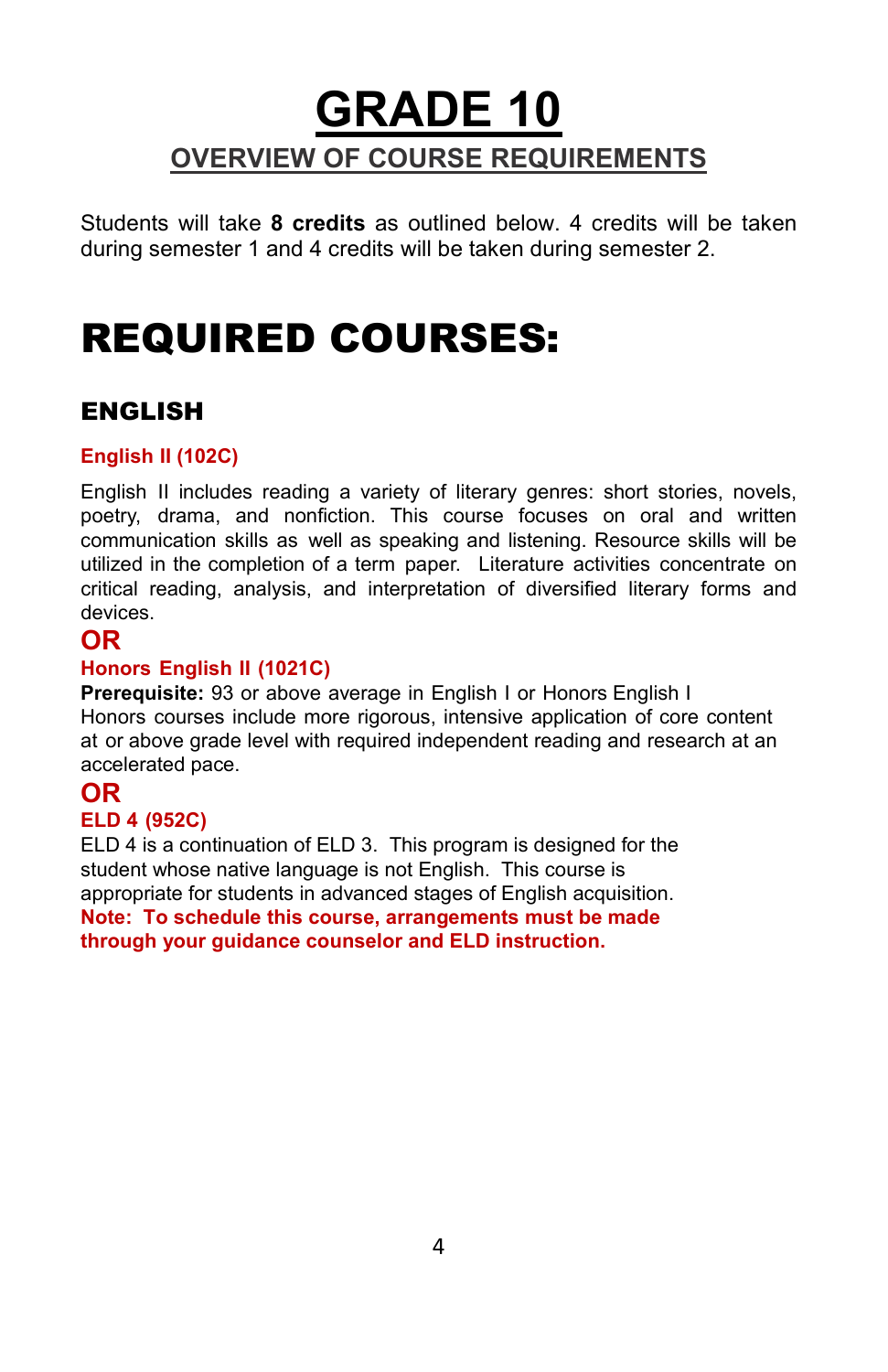## SOCIAL STUDIES

#### **American Studies II (202C)**

American Studies II is a continuation of American Studies I. It covers from Industrialization to World War II. Emphasis is placed on historic, economic and political developments throughout the world as well as the United States during this time period.

## **OR**

#### **Honors American Studies II (2021C)**

**Prerequisite:** 93 or above average in American Studies I/Civics

Honors courses include rigorous, intensive application of core content at or above grade level with independent reading/research at an accelerated pace.

## **SCIENCE**

#### **Biology 1B (304C)**

#### **Prerequisite:** Biology A

A continuation of Biology IA, topics include: water, biomolecules, enzymes; composition and organization of Prokaryotic and Eukaryotic cells; regulation of cell structure and function; communication between cells and environment; bioenergetics; photosynthesis; cellular respiration; metabolism; genetics, and the mechanisms of evolution. Research articles on current scientific topics will be evaluated throughout the semester. Emphasis will be placed on introducing and developing laboratory skills and providing hands-on experience with modern laboratory equipment.

**OR**

#### **Honors Biology 1B (3041C)**

**Prerequisite:** 93 or above average in Biology A or Honors Biology A

Honors Biology B includes rigorous, intensive application of core Biology 1B content at or above grade level with independent reading, research, and laboratory investigations at an accelerated pace.

## MATH

#### **Algebra I (361C)**

Algebra I builds upon the concepts introduced in Algebra Concepts which includes thorough investigation of the real number system; equations and inequalities; graphing; systems of equations; factoring; simplifying polynomials and rational algebraic expressions, probability and statistics. Introduction of the complex number system includes a comprehensive study of the operations of radicals.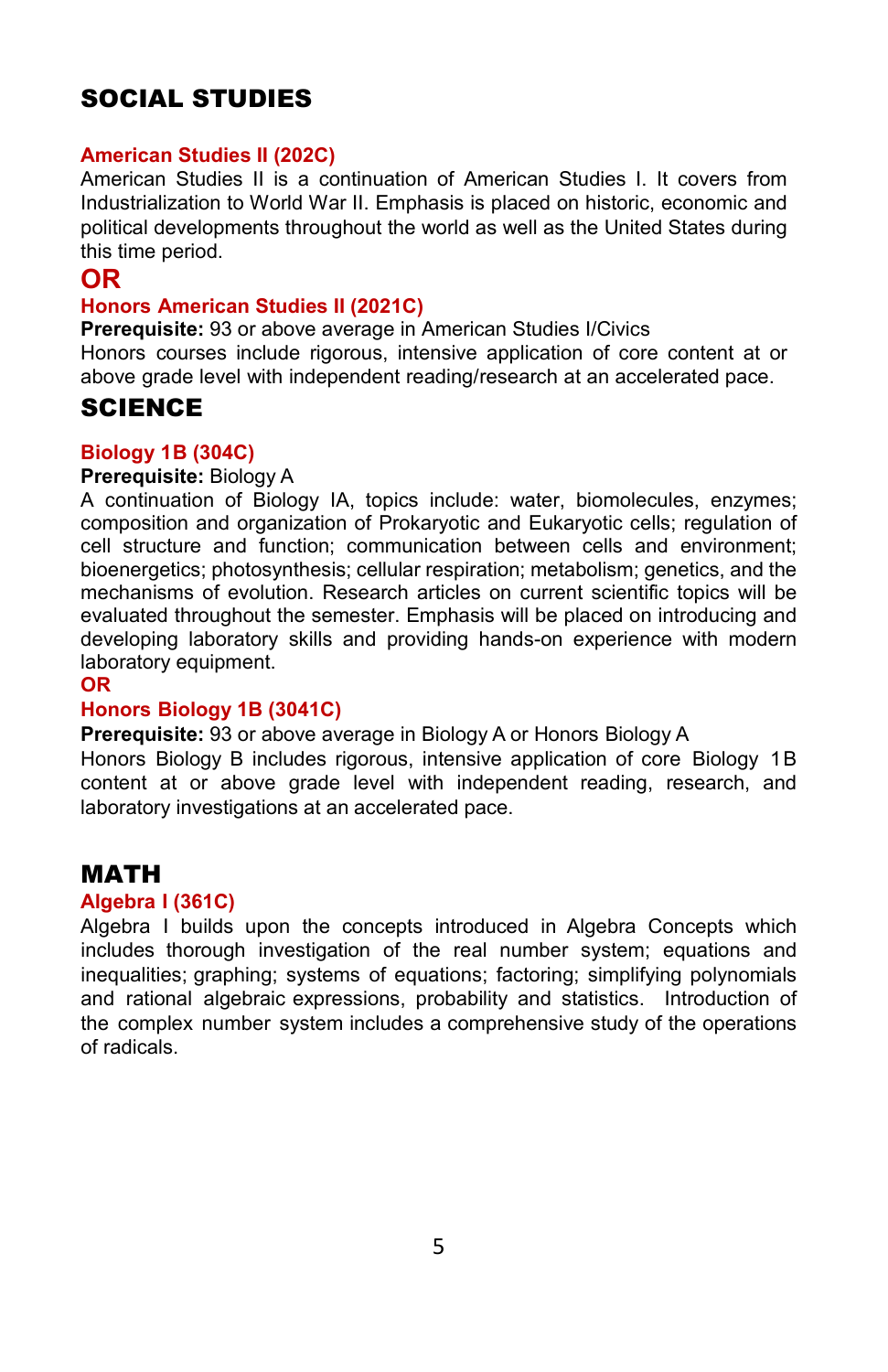#### **Plane Geometry (362C)**

Plane Geometry is for all college bound and general education students. It includes the study of the properties of physical shapes such as angles, triangles, polygons, and circles. Integrated into the problem solving are the deductive reasoning approach, practical applications, and the use of basic algebraic concepts to arrive at solutions.

#### **OR**

#### **Honors Plane Geometry (3621C)**

Prerequisite: Algebra I: 93 or better in Algebra Concepts and Algebra I Honors includes more rigorous, intensive application of core content at or above grade level that ensures comprehensive study of all topics with required independent research at an accelerated pace.

#### **Algebra II (363C)**

Algebra II is an expansion of the concepts learned in Algebra I. The topics covered are mathematical operations involving polynomials, rational expressions, irrational, and complex numbers. Higher order quadratic equations, polynomial equations, and exponential and logarithmic functions will be part of this coursework. Students will be expanding their knowledge of analytic geometry, as well as probability and statistics.

## **OR**

#### **Honors Algebra II (3631C)**

**Prerequisite:** Plane Geometry; 93 or above in Honors Algebra I and Honors Plane Geometry

Honors includes more rigorous, intensive application of core content at or above grade level that ensures comprehensive study of all topics with required independent research at an accelerated pace.

#### **Trigonometry (366C)**

Trigonometry is recommended for students who have done well in previous math courses and who have college ambitions in which math are utilized. This course places emphasis on the understanding of definitions and principles of trigonometry and their applications to problem solving. It includes the circular functions concept, identities, radian measure, triangle solutions and vectors. This course includes polar equations and logarithmic fundions. Solving right triangles based on trigonometric functions is developed through the course. Scientific calculators are used throughout this course.

## **OR**

#### **Honors Trigonometry (3661C)**

Prerequisite: Algebra II: 93 or above in Honors Algebra II

Honors includes more rigorous, intensive application of core content at or above grade level that ensures comprehensive study of all topics with required independent research at an accelerated pace.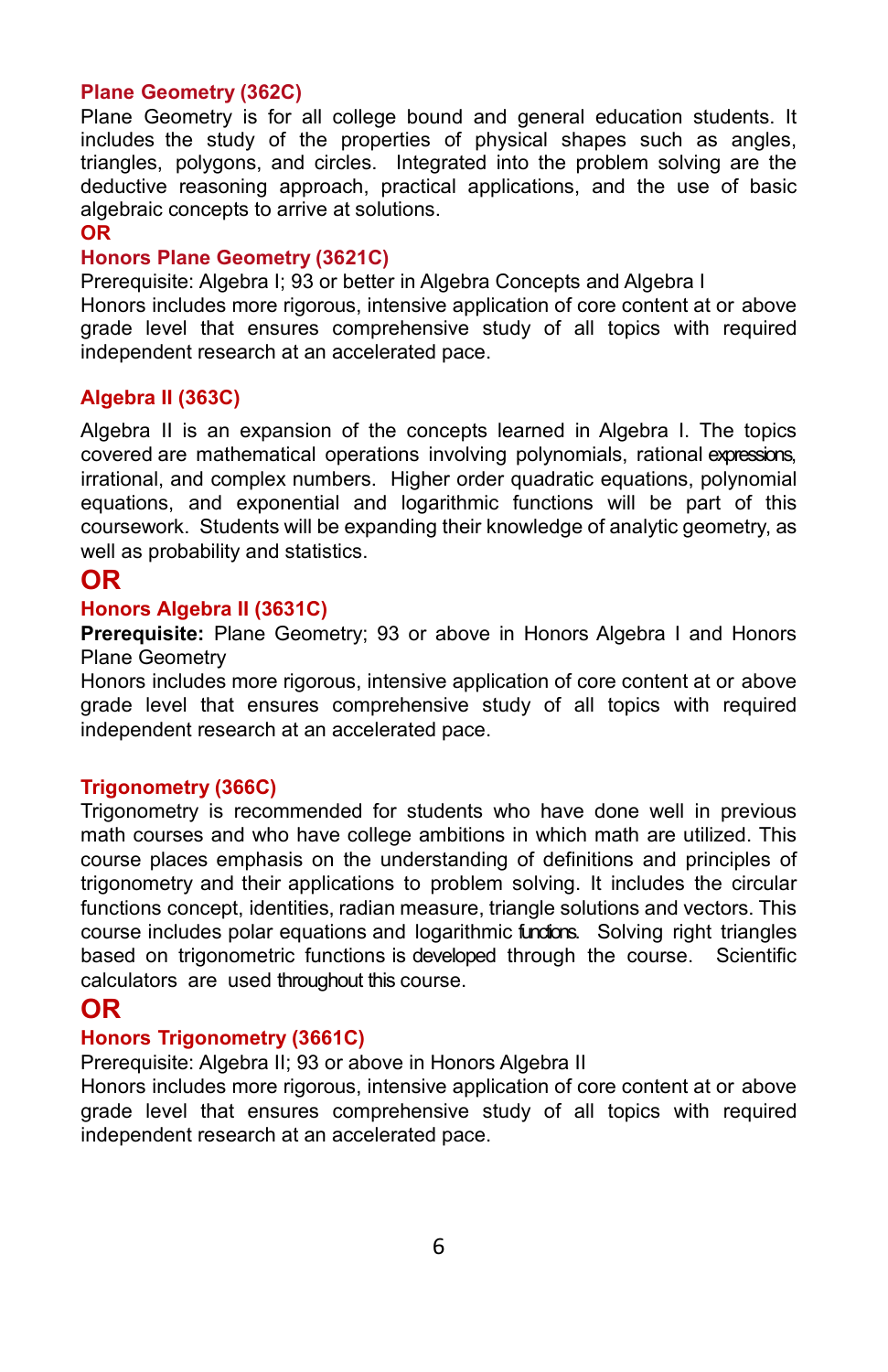## PHYSICAL EDUCATION

#### **Health and Wellness 10 (401C)**

This course is designed to contribute to the physical, intellectual, social and emotional well-being of the student. The curriculum is devoted to purposeful instruction in developmentally appropriate activities to promote a positive selfconcept through fitness, sport, swimming and lifetime activities. Each student is able to achieve success according to his/her own ability. The Presidential challenge and Fitnessgram are administered to determine each student's needs. The Health component includes Drug and Alcohol awareness and Nutrition.

## CAREER PREP

#### **Computer Systems Networking I (760C and 760BC)**

Students of computer systems networking and telecommunications learn how computers communicate with each other. They study the design, installation, and improvement of computer networks and related software. Curriculum includes instruction in operating systems and applications; systems design and analysis; networking theory and solutions; types of networks; network management and control; network and flow optimization; security; configuring; and troubleshooting.

#### **Broadcast Communications I (810C and 810BC)**

As an introduction to careers in TV/Radio, film, digital video, animation and business communications, students will learn through hands-on projects how to operate a wide variety of equipment. Skills and techniques directly related to careers in this field will be practiced. Students will work on a weekly Television News Magazine Show**.**

#### **Health Careers I (822C and 822 BC)**

Health Careers I is an introduction to the basic concepts of health care including infection control, the medical and legal aspects of health care, and introduction information on various careers in health care.

#### **Nurse Assistant I (825C)**

Students learn basic nursing skills such as bed making, bathing and providing personal care to patients, moving and transporting patients, patient safety and infection control. Students practice these skills in the nursing laboratory.

#### **Dental Assisting / Assistant I (828C and 828BC)**

This course is an instructional program that prepares individuals to function effectively as an integral member of the dental health team. The practitioner will perform chair-side assisting, related office duties and selected dental office laboratory procedures and dental radiography.

#### **Collision Repair Technology I (834C and 834BC)**

Students entering this program begin by learning safety procedures and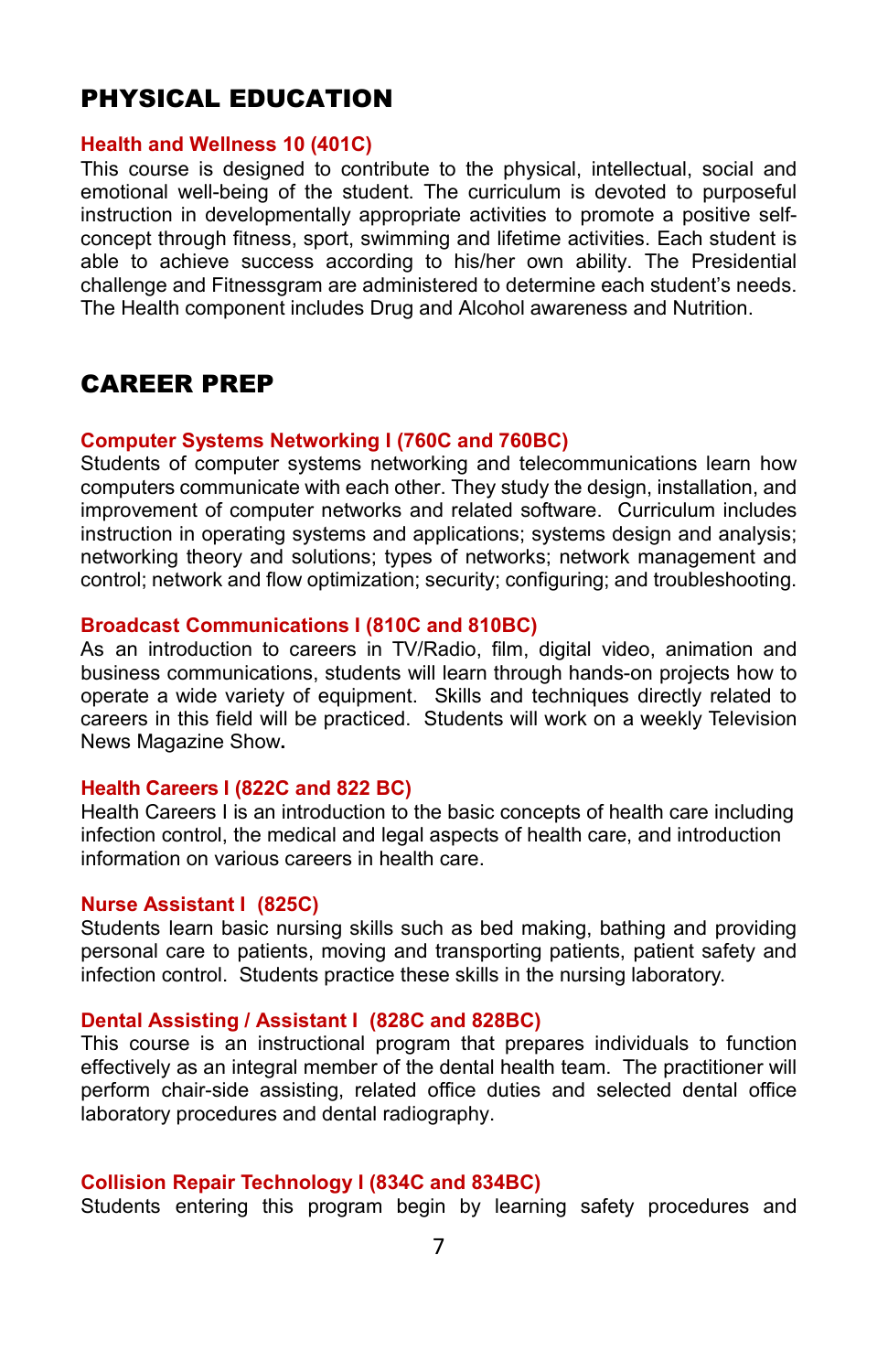practicing personal safety and vehicle construction basics. Students will also learn how to repair minor damage, filling with plastic as well as other repairs to sheet metal. Basic MIG and Oxy-Acetylene welding is covered.

#### **Automotive Technology I (837C and 837BC)**

This course includes orientation to the Automotive Career, basic shop procedures, safety, manuals/databases, tools and equipment. Students will also study tires and wheels, wheel balancing, suspension systems, steering systems, wheel alignment, and brake systems.

#### **Diesel Technology I (840C and 840 BC)**

The course focuses on basic shop procedures, safety, manuals/database, tools and equipment. Students will progress to engine lubrication and preventative maintenance schedules, tires and wheels, and basic electrical systems. This is a three year course that covers ASE guidelines.

#### **Construction Technology I (846C and 846 BC)**

Students will begin to learn the processes that are involved to gain employment in the construction field especially those related to residential home construction. Students begin by learning basic safety, blueprint reading, the safe use of hand and power tools, and the different types of materials used in construction. Students will do related tasks and projects. The course will prepare students for studies in a related trade school or college program.

*(Construction Technology is a cluster industry/occupational program that provides for a sequence of secondary technical core courses in a program of study in carpentry, masonry, plumbing, heating and electrical.)*

#### **Electrical & Industrial Technology I (849C and 849BC)**

Level I students learn safety, hand/power tools, digital meters, basic electrical and electronic principals, AC & DC (alternating & direct current), relays, contactors, motion sensors, computer hardware fundamentals, stepper motors, synchronous motors, series and parallel circuitry, introduction to robotics and basic residential electricity wiring principals.

#### **HVAC/Plumbing I (852C and 852BC)**

Students will be introduced to the basic tools and safety of plumbing and refrigeration. Students will learn various types of piping, basic electricity, soldering and brazing practices. Mathematics appropriate to the trade will be used and students will be introduced to blueprint reading and various piping installation.

#### **Precision Machine Technology I (855C and 855BC)**

This course introduces students to machining operations as they relate to the metalworking industry. Topics include machine shop safety, shop math, blueprint reading, measuring

#### **Welding Technology I (858C and 858BC)**

Students will be introduced to basic safety and welding symbols. Students will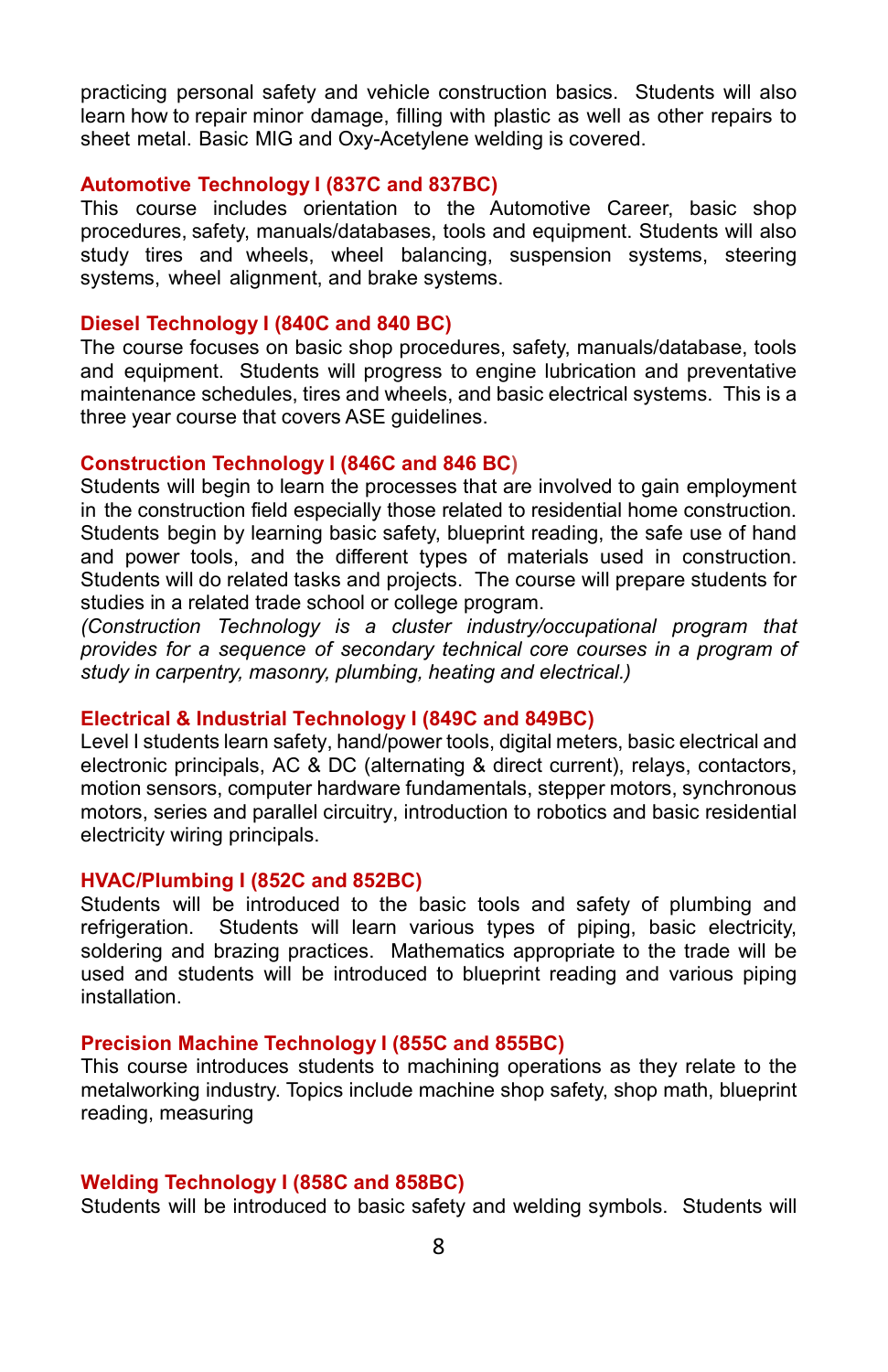learn to read welding drawings and prepare the base metal for welding or cutting. **Computer-Aided Drafting I (870C and 870BC)**

Students get introduced to blueprint reading, engineering sketching and the math related to engineering disciplines. This course will establish the building blocks for a solid foundation in all design related occupations. Computer-Aided Drafting & Design is incorporated with advanced drafting techniques. Students learn to visualize and draw technically with a state of art software used in industry. The universal language of drafting is the most influential part of the CAD I curriculum. A student will create a portfolio showcasing his/her achievements and abilities.

#### **Cosmetology I (879C and 879BC)**

**Prerequisite:** The Cosmetology program requires a fee of approximately \$250, paid prior to the first day of class. ALL students MUST complete the following by the first day of class: (1) Proper legal forms requiring social security number and notarization (2) Proper uniforms and professional shoes (3) Kit and mannequin fees. Students transferring from another district will have two weeks to comply. Body piercing, other than ears, is not allowed. This program is offered first at a sophomore level due to state regulation hour requirements, then to juniors. Cosmetology is a three year, 1250 hour course that is state regulated. During Level I, students will become familiar with many aspects of the beauty industry. It is a basic introduction to personality development, professional ethics, hygiene and good grooming, shampooing, manicuring, scalp treatments, permanent waving, hair coloring, haircutting, thermal styling, hair styling, sanitation and sterilization, and state rules and regulations guiding cosmetology and Skills USA.

#### **Child Care I (882C and 882BC)**

This course is designed to prepare students to work in the child care field or<br>pursue a degree in early childhood education. Students will develop an pursue a degree in early childhood education. understanding of child growth and development in all areas (physical, intellectual and social/ emotional) in the early childhood stages (infancy, toddler and preschool). The student will learn the proper techniques for creating a safe and healthy environment. REQUIREMENT: For the safety of students and children involved in this program, and to comply with Child Care industry standards, students are required to dress in neat, appropriate attire. Body piercing, other than in the ear, is NOT allowed.

#### **Culinary Arts I (885C and 885BC)**

**Prerequisite:** Entering the Culinary Arts program requires purchasing proper uniforms, approximately \$40.00. This fee must be paid prior to the 1st day of class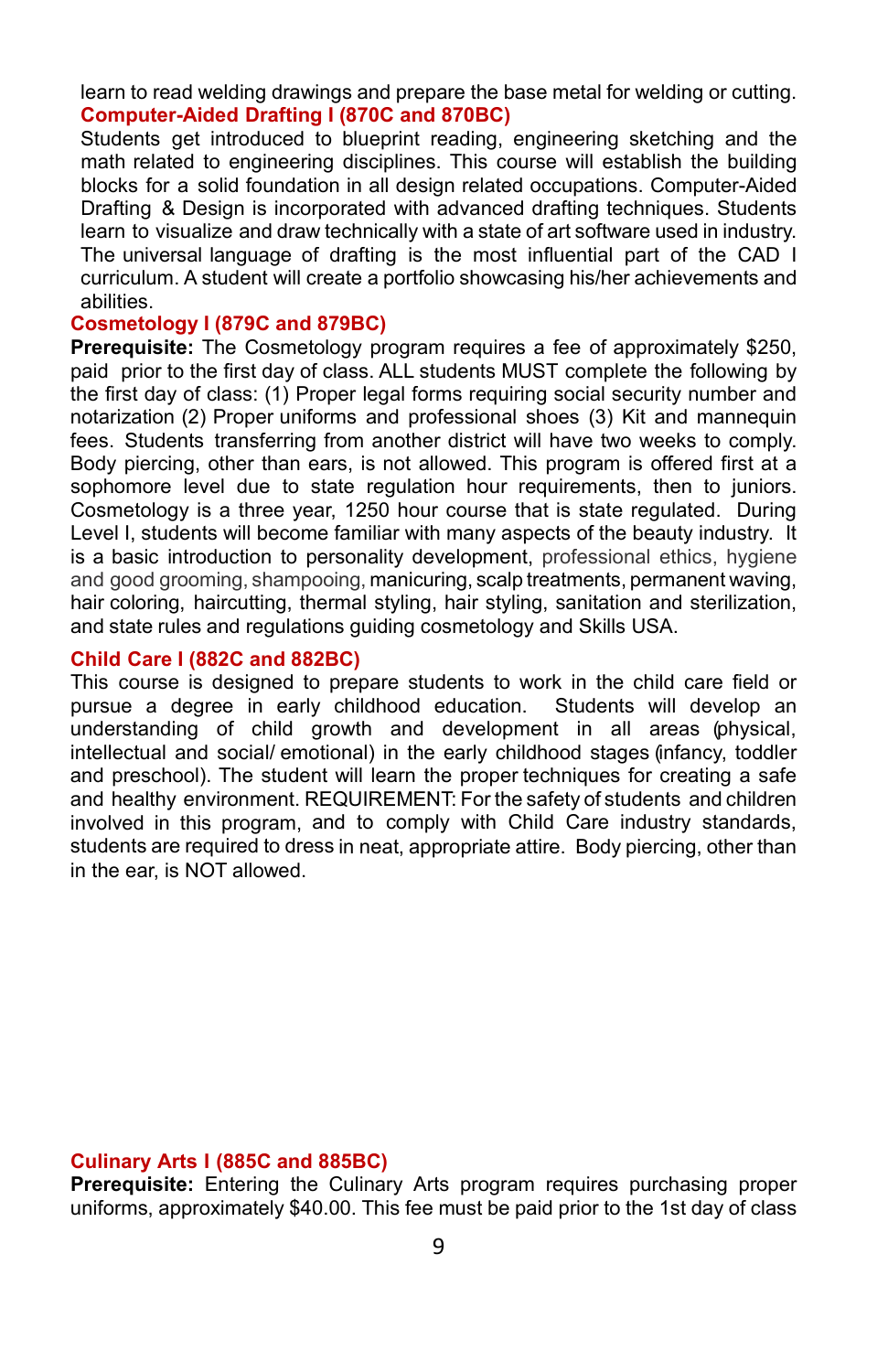or the student will be removed from the course. Students transferring from another district will have 2 weeks to comply. Body piercing is not allowed. This program will prepare students to work in the food service industry or pursue a degree in hospitality. The primary focus is to develop the basic knowledge and skills needed in areas of food and prep service while instilling the strong work ethic needed for success. Students will maintain a portfolio which will include their day to day activities of the restaurant in addition to special assignments, thematic menu planning and research of ethnic diets. Students rotate work stations to better understand the operation of a restaurant facility, including maintenance, laundry, menu planning, dessert baking, washing dishes and chef responsibilities.

#### **Law Enforcement I (891C and 891BC)**

Law Enforcement I is an introduction to the basic concepts of Law Enforcement including patrol functions, military courtesy, communications, equipment and legal aspects associated with this career. It will cover the history of law enforcement, local, state, and national governments. Training in the basics of fingerprinting and handcuff- ing is also practiced. Physical training is also an integral part of the program. Students are required to have a uniform in all three levels of the program. No student will be accepted if they are on probation, parole, or have been arrested for a misdemeanor.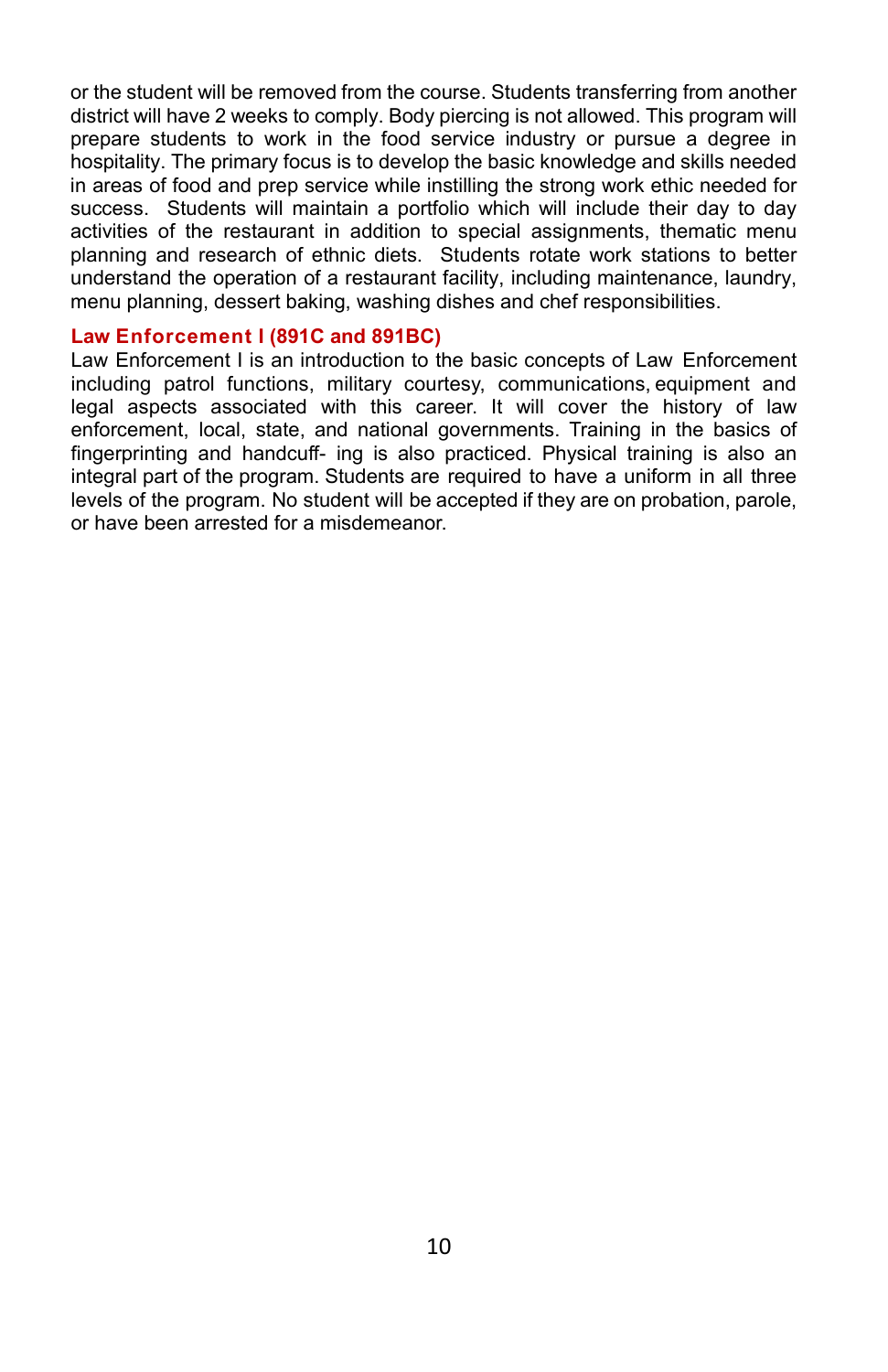## **GRADE 11**

Students will take **8 credits** as outlined below. 4 credits will be taken during semester 1 and 4 credits will be taken during semester 2.

## REQUIRED COURSES:

## ENGLISH

## **English III (103C)**

English III involves an advanced study and practice of the principles ofeffective writing with an emphasis on the various types of discourse and the research process. Students will explore the general background, progress, and development of American literature, including appropriate vocabulary. Students are required to complete a research paper.

## **OR**

### **Honors English III (1031C)**

**Prerequisite:** 93 or above average in English II or Honors English II Honors courses include more rigorous, intensive application of core content at or above grade level with required independent reading and research at an accelerated pace.

## **OR**

#### **ELD 4 (952C)**

ELD 4 is a continuation of ELD 3. This program is designed for the student whose native language is not English. This course is appropriate for students in advanced stages of English acquisition. **Note: To schedule this course, arrangements must be made through your guidance counselor and ELD instruction**

## SOCIAL STUDIES

#### **American Studies III (203C)**

American Studies III is a continuation of American Studies II. It encompasses the 1930's to the present. Emphasis is placed on historic, economic and political developments that lead to an understanding of today's American Society, its problems and its achievements.

## **OR**

#### **Honors American Studies III (2031C)**

**Prerequisite:** 93 or above average in American Studies II

Honors courses include more rigorous, intensive application of core content at or above grade level with required independent reading and research at an accelerated pace.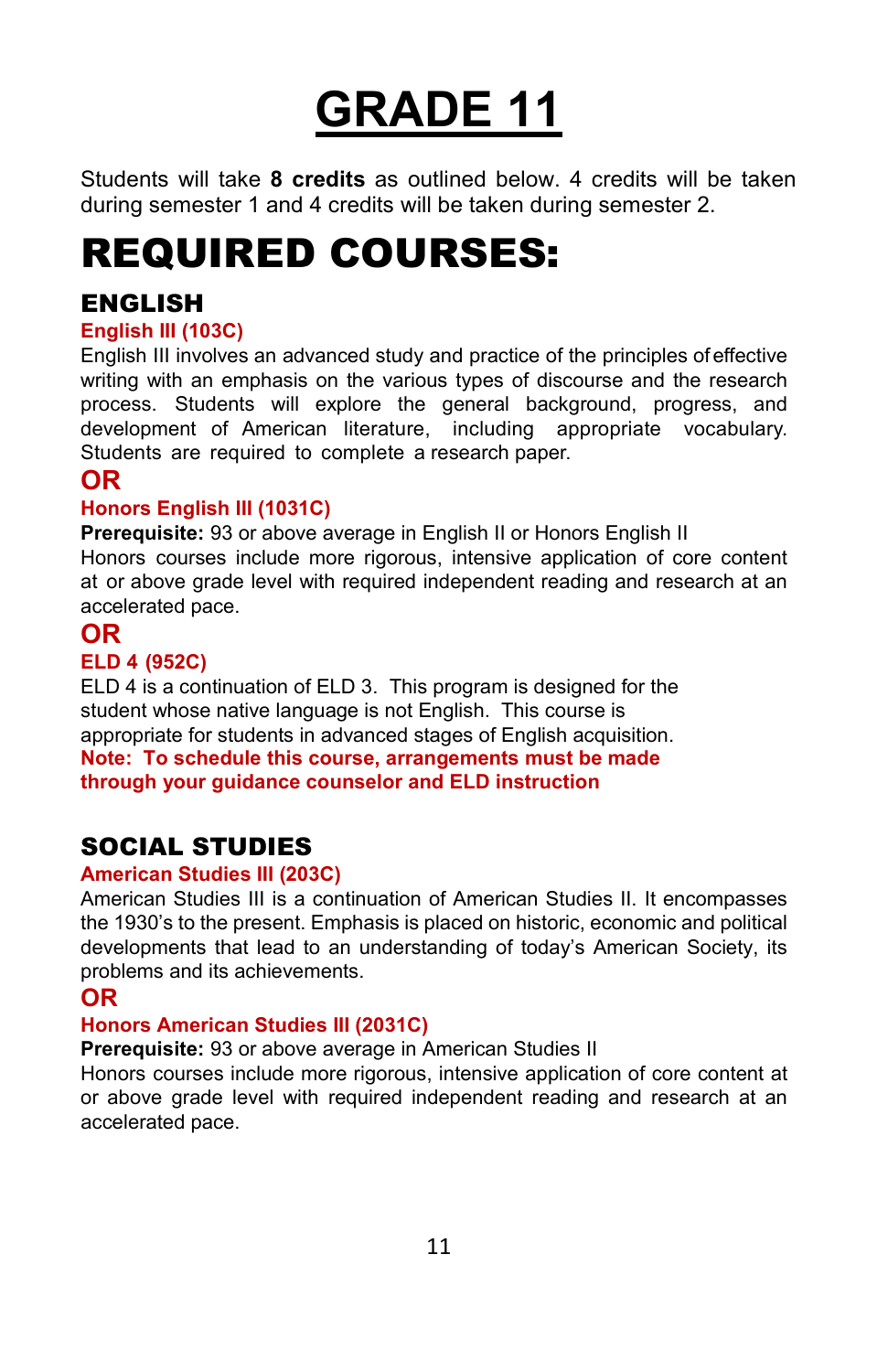## SCIENCE

#### **Chemistry 1A (310C)**

#### **Prerequisite:** Biology 1A and 1B

Chemistry A integrates basic inorganic chemistry with math topics. The content of this course includes studying properties of matter and energy, naming compounds and writing chemical formulas, properties of mixtures, chemical bonding, atomic theory, behavior of electrons in atoms, periodicity of elements, the mole, using models to illustrate bonding, and stoichiometry. All students must complete Chemistry B in order to complete a full chemistry course.

### **OR**

#### **Honors Chemistry 1A (3101C)**

**Prerequisite:** 93 or above average in Honors Biology 1B, and 93 or above average in Algebra I

Honors Chemistry A includes more rigorous, intensive application of core Chemistry A content at or above grade level with required independent reading, research, and laboratory investigations at an accelerated pace**. All students must complete Honors Chemistry B or Chemistry B in order to complete a full Chemistry course.**

## **AND/OR**

#### **Chemistry 1B (311C)**

**Prerequisite:** Chemistry A and Algebra I, Biology A & Biology B or Honors Biology A and Honors Biology B

Chemistry B, the continuation of Chemistry A, will investigate additional chemistry content. The topics include the use of stoichiometry relationships to calculate reactants, products, and limiting reactants and products in a chemical reaction, synthesis, decomposition, replacement and combustion reaction, thermodynamics, gas laws, solutions, molarity, and acid-base-salt/buffers theory. This course is required in order to complete a full chemistry course following Chemistry A.

## **OR**

#### **Honors Chemistry 1B (3111C)**

**Prerequisite:** 93 or above average in Honors Chemistry A, and 93 or above average in Algebra I

Honors Chemistry B includes more rigorous, intensive application of core Chemistry B content at or above grade level with required independent reading, research, and laboratory investigations at an accelerated pace. Honors Chemistry B or Chemistry B is a requirement that must be taken in order to complete a full chemistry course.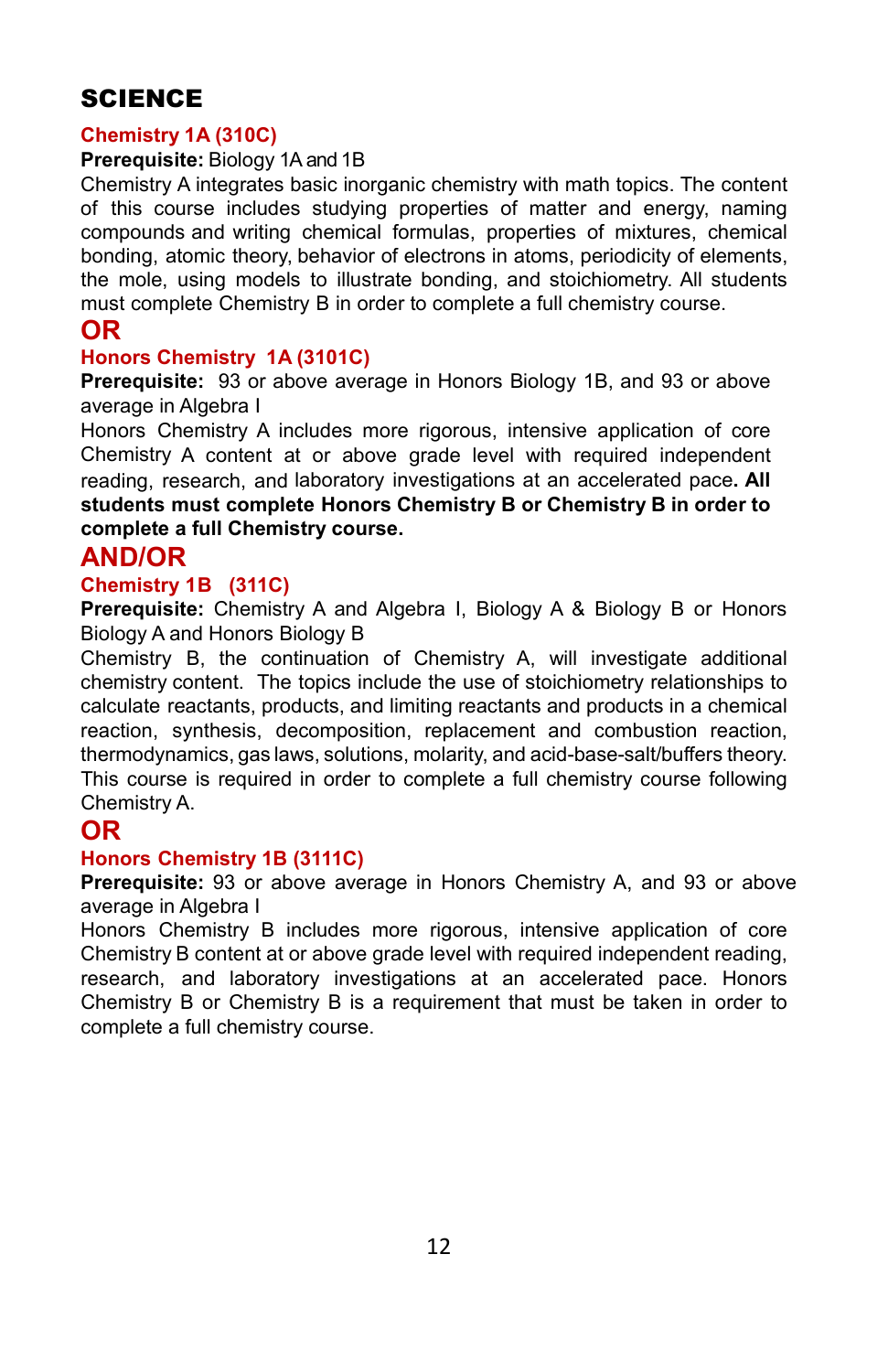## MATH

#### **Plane Geometry (362C)**

Plane Geometry is for all college bound and general education students. It includes the study of the properties of physical shapes such as angles, triangles, polygons, and circles. Integrated into the problem solving are the deductive reasoning approach, practical applications, and the use of basic algebraic concepts to arrive at solutions.

## **OR**

#### **Honors Plane Geometry (3621C)**

**Prerequisite:** Algebra I: 93 or better in Algebra Concepts and Algebra I Honors includes more rigorous, intensive application of core content at or above grade level that ensures comprehensive study of all topics with required independent research at an accelerated pace.

#### **Algebra II (363C)**

Algebra II is an expansion of the concepts learned in Algebra I. The topics covered are mathematical operations involving polynomials, rational expressions, irrational, and complex numbers. Higher order quadratic equations, polynomial equations, and exponential and logarithmic functions will be part of this coursework. Students will be expanding their knowledge of analytic geometry, as well as probability and statistics.

#### **OR**

#### **Honors Algebra II (3631C)**

**Prerequisite:** Plane Geometry; 93 or above in Honors Algebra I and Honors Plane Geometry

Honors includes more rigorous, intensive application of core content at or above grade level that ensures comprehensive study of all topics with required independent research at an accelerated pace.

#### **Probability and Statistics (364C)**

Probability and Statistics is an introductory course that includes basic statistical concepts and methods presented in a manner that emphasizes understanding the principles of data collection and analysis. The course includes descriptive and inferential statistics, regression and correlation, hypothesis testing, and twoway tables. *This course cannot be taken until Algebra II credit is achieved.*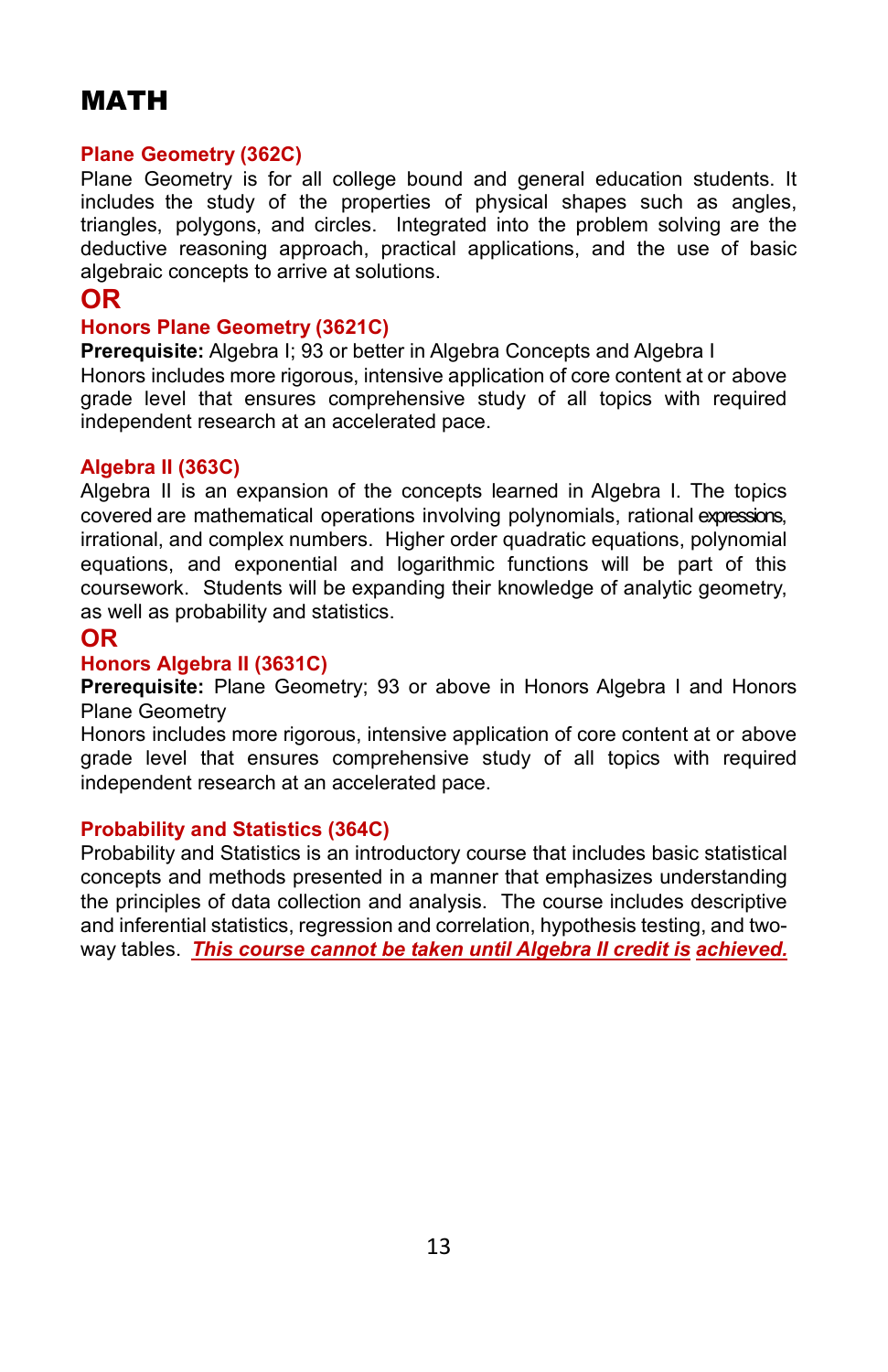#### **Trigonometry (366C)**

Trigonometry is recommended for students who have done well in previous math courses and who have college ambitions in which math is utilized. This course places emphasis on the understanding of definitions and principles of trigonometry and their applications to problem solving. It includes the circular functions concept, identities, radian measure, triangle solutions and vectors. This course includes polar equations and logarithmic fundions. Solving right triangles based on trigonometric functions is developed through the course. Scientific calculators are used throughout this course.

#### **OR**

#### **Honors Trigonometry (3661C)**

**Prerequisite:** Algebra II: 93 or above in Honors Algebra II

Honors includes more rigorous, intensive application of core content at or above grade level that ensures comprehensive study of all topics with required independent research at an accelerated pace.

#### **Pre-Calculus (365C)**

Pre-Calculus is for students whose previous math background is strong. This course offers an excellent background in linear algebra, functions, and a complete foundation for calculus. This particular course will also address some analytical geometry and the use of equations and inequalities as mathematical models.

## **OR**

#### **Honor Pre-Calculus (3651C)**

**Prerequisite:** Trigonometry; 93 or above in Honors Trigonometry and Honors Algebra II

Honors includes more rigorous, intensive application of core content at or above grade level that ensures comprehensive study of all topics with required independent research at an accelerated pace.

## CAREER PREP

#### *Career Center courses will meet for 2 periods except where noted.*

#### **Computer Systems Networking II (761C and 761BC)**

**Prerequisite:** Computer Systems Networking I

Students of computer systems networking and telecommunications learn how computers communicate with each other. They study the design, installation, and improvement of computer networks and related software. Curriculum includes instruction in operating systems and applications; systems design and analysis; networking theory and solutions; types of networks; network management and control; network and flow optimization; security; configuring; and troubleshooting.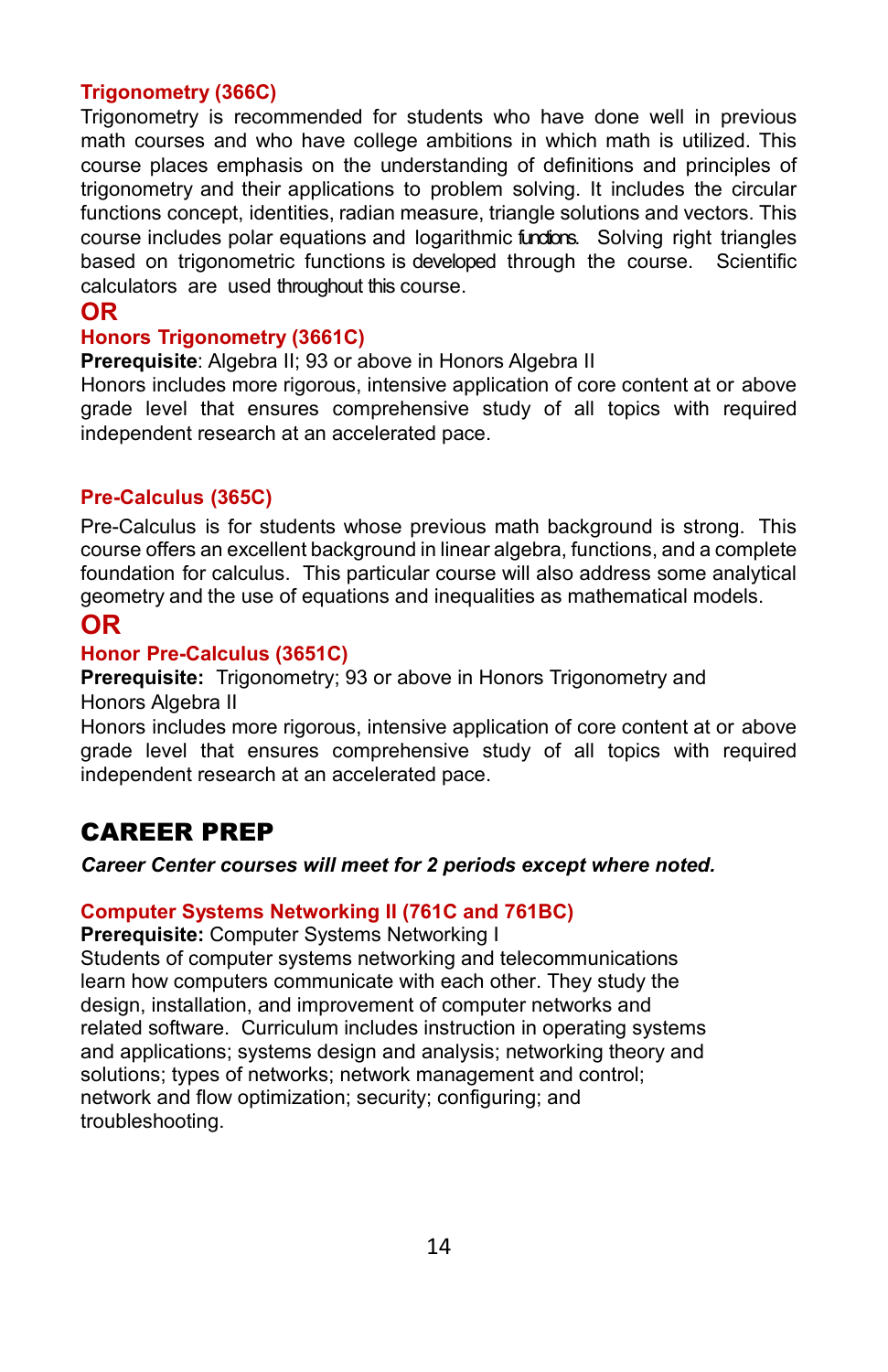#### **Broadcast Communications II (811C and 811BC)**

**Prerequisite:** Broadcast Communications I

This course expands skills learned in Level I. Advanced skills and techniques are stressed. Students will design and produce a weekly Television show, short films and work as staff for school-based productions. Internships, job shadowing and co-op placements are available at local TV/Radio stations.

#### **Health Careers II (823C and 823BC)**

#### **Prerequisite:** Health Careers I

Health Careers II includes a focus on Anatomy and Physiology, communications, and medical terminology. Students perform health care skills such as hand washing, moving and transporting patients, and measuring and recording temperature, pulse, and respirations.

#### **Nurse Assistant II (826C and 826BC)**

#### **Prerequisite:** Nurse Assistant I

Students advance their skills as they are instructed in measuring and recording temperature, pulse, respiration and blood pressure. They also practice special procedures and treatments which are pertinent to a nursing assistant's responsibilities. Medical terminology is introduced. Students participate in a 60-hour assisted living rotation and also clinical experience at a long term care facility. At the conclusion of this affiliation, they are eligible to take the PA State Nurse Aide Certification Examination.

#### **Collision Repair Technology II (835C and 835BC)**

**Prerequisite:** Collision Repair Technology I Students progress at a rapid rate. Live work is done in the shop. Estimating on the computer and preparing work orders give the students a "hands-on" approach to all the learning activities. Major body alignment, theory, painting and detailing are emphasized.

#### **Automotive Technology II (838C and 838BC)**

#### **Prerequisite:** Automotive Technology I

This course includes study of the automotive drivetrain. Students will work on clutch assemblies, standard transmissions/transaxles, automatic transmission/transaxles, drive lines, differentials, engines and cooling system.

#### **Diesel Technology II (841C and 841BC)**

#### **Prerequisite:** Diesel Technology I

The students will learn the operations of ASE steering and suspension systems and brake systems.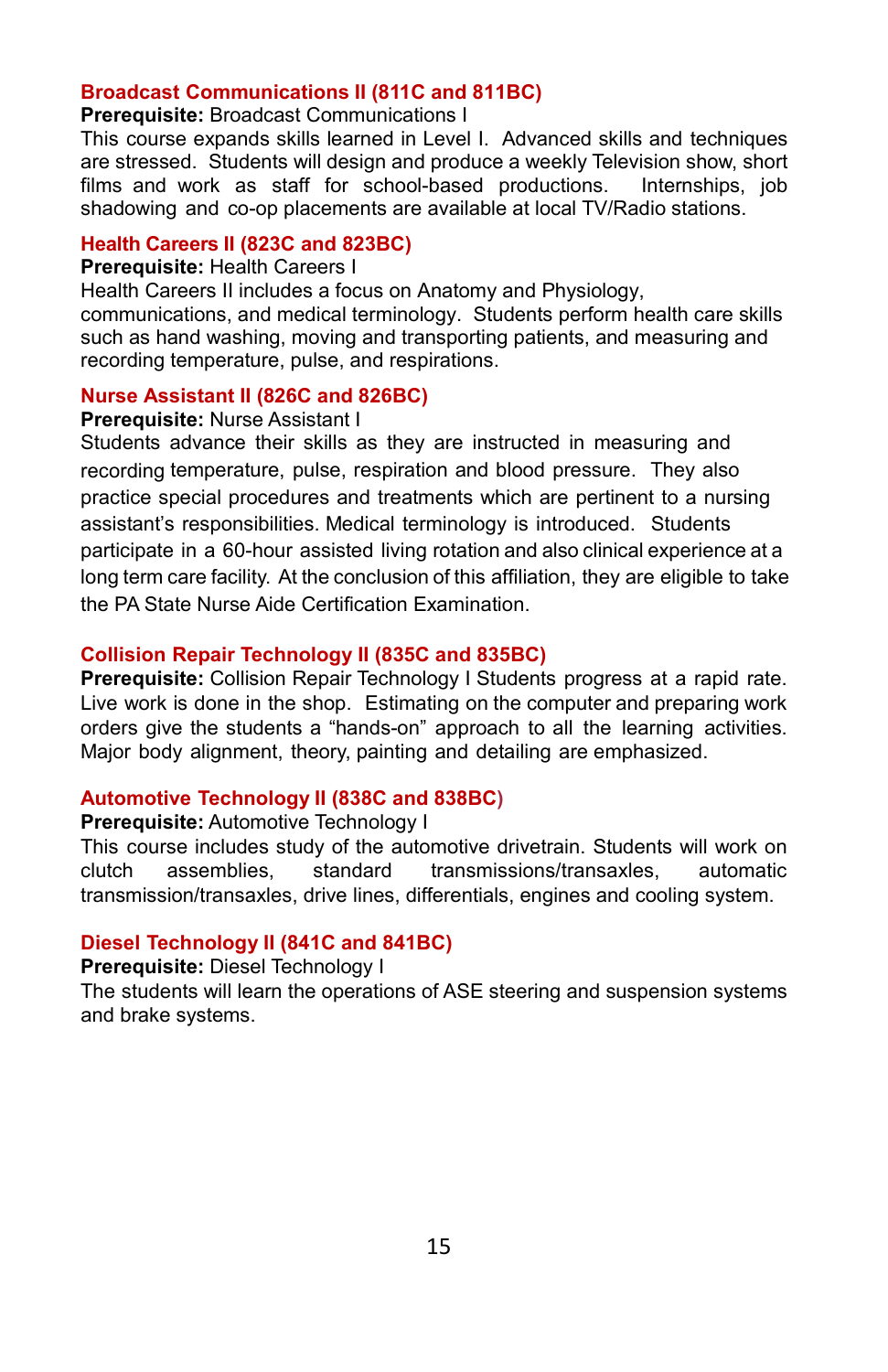#### **Construction Technology II (847C and 847BC)**

#### **Prerequisite:** Construction Technology I

Students will begin to learn the various systems that are involved in the construction field especially those related to residential home construction. Students will learn about masonry, footers and foundations, floor systems, wall systems, and roof systems. Students will begin to build an 8' x 12' module to learn all the related tasks. The course will also prepare students for studies in a related trade school or college program.

#### **Electrical Technology II (850Cand 850BC)**

#### **Prerequisite: Electrical Technology I**

Level II students learn advanced AC & DC principals utilizing oscilloscopes, Basic Semi-Conductors (Diodes, Transistors, SCR'S, Light Emitting Diodes,) Introduction to Electronic Circuitry, Soldering, Basic Computer Building, Pneumatics, Industrial Motor Controls (Stop, Start, Jog, Reverse, Proximity Switches), Variable Frequency Drives, Introduction to Green Technology (Solar Cells), Introduction to PLC'S (Programmable Logic Controllers) conduit bending, Residential Services, communication and computer networking systems utilizing CAT 5 wiring. In addition students will build robotic circuitry and voice controlled robots.

#### **HVAC/Plumbing II (853C and 853BC)**

#### **Prerequisite:** HVAC I

Level II will cover air properties and distribution, basic electronics, compressors, metering devices and leak detection. Students will learn to read commercial drawings, install roof, floor and area drains, faucets and valves.

#### **Precision Machine Technology II (856C and 856BC)**

#### **Prerequisite:** Precision Machine Technology I

Students will move onto more complex and challenging projects and advance operations of measuring, layout, drilling, sawing, turning, and milling. The student can look forward to completing projects, which they can actually take with them and use once they are employed in the machine trades. Students will complete NIMS Job Planning, Bench work, & Layout Certification, & NIMS Drill Press Certification.

#### **Welding Technology II (859C and 859BC)**

#### **Prerequisite:** Welding Technology I

Shielded metal ARC, oxy-fuel welding and cutting, drilling, shearing, layout, plasma cutting and gas metalARC welding techniques are introduced. Students learn to make horizontal, flat, vertical and overhead welds.

#### **Computer-Aided Drafting II (871C and 871BC)**

#### **Prerequisite:** Computer-Aided Drafting I and or CAD Elective

The returning student has the opportunity to experiment with mechanical, architectural, and electrical-electronic drafting before specializing in one of these areas. Drawing techniques learned in level 1 are used in real world scenarios. A student will develop his/her mind in design. A student will learn how things work, how things are mass produced, how things are manufactured and how things are built. A student will create a portfolio showcasing his/her achievements and abilities.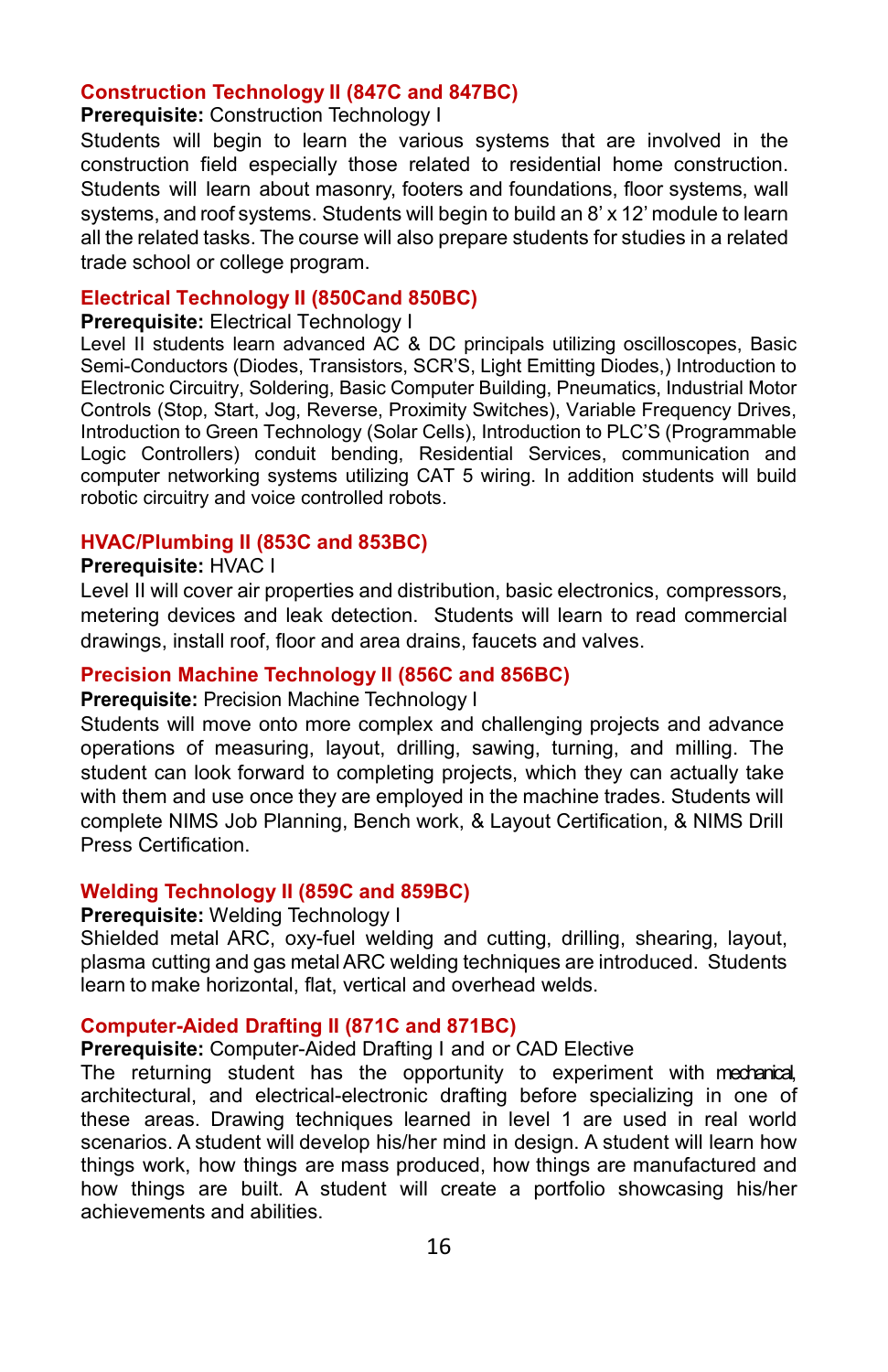#### **Cosmetology II (880C and 880BC)**

#### **Prerequisite:** Cosmetology I

Level II is designed to further enhance the students' knowledge in the basic skills learned in Level I. It also introduces the students to new procedures such as facials, facial makeup, skin care, eyebrow arching, finger waving, eye-tabbing, nail applications, nail art and chemical and thermal hair relaxing. Theory work required throughout the three year course includes anatomy and physiology, chemistry, electricity and light therapy and salon business. After accumulation of practice hours, the student will participate in live clinical work.

#### **Child Care II (883C and 883BC)**

#### **Prerequisite:** Child Care I

Students will plan activities for young children related to art, storytelling, dramatic play, music, math, science and social studies. Hands-on experiences include tutoring elementary children, observing and working in the on-site preschool and at the Child Development Center. An emphasis is given to communication and positive interaction with co-workers, parents and children.

#### **Culinary Arts II (886C and 886BC)**

#### **Prerequisite:** Culinary Arts I

Students will become familiar with proper terminology and frequently used measurements. All students will be actively involved in thematic menu planning, advertisement and presentation of foods. Students (Level II and Level III) will have the opportunity to prepare and to serve different types of foods to our faculty and staff in our modern, well equipped kitchen and dining room.

#### **Law Enforcement II (892C and 892BC)**

#### **Prerequisite:** Law Enforcement I

The course will stress patrol and related duties, the American legal system, techniques used in police laboratories, crime scene and accident investigation, interview techniques, Motor Vehicle Code, Criminal Law, rules of criminal procedure, firearms, emergency and disaster situations, and patrol techniques. Students are required to participate in physical training and to wear a uniform daily. Students are encouraged to participate in duel enrollment.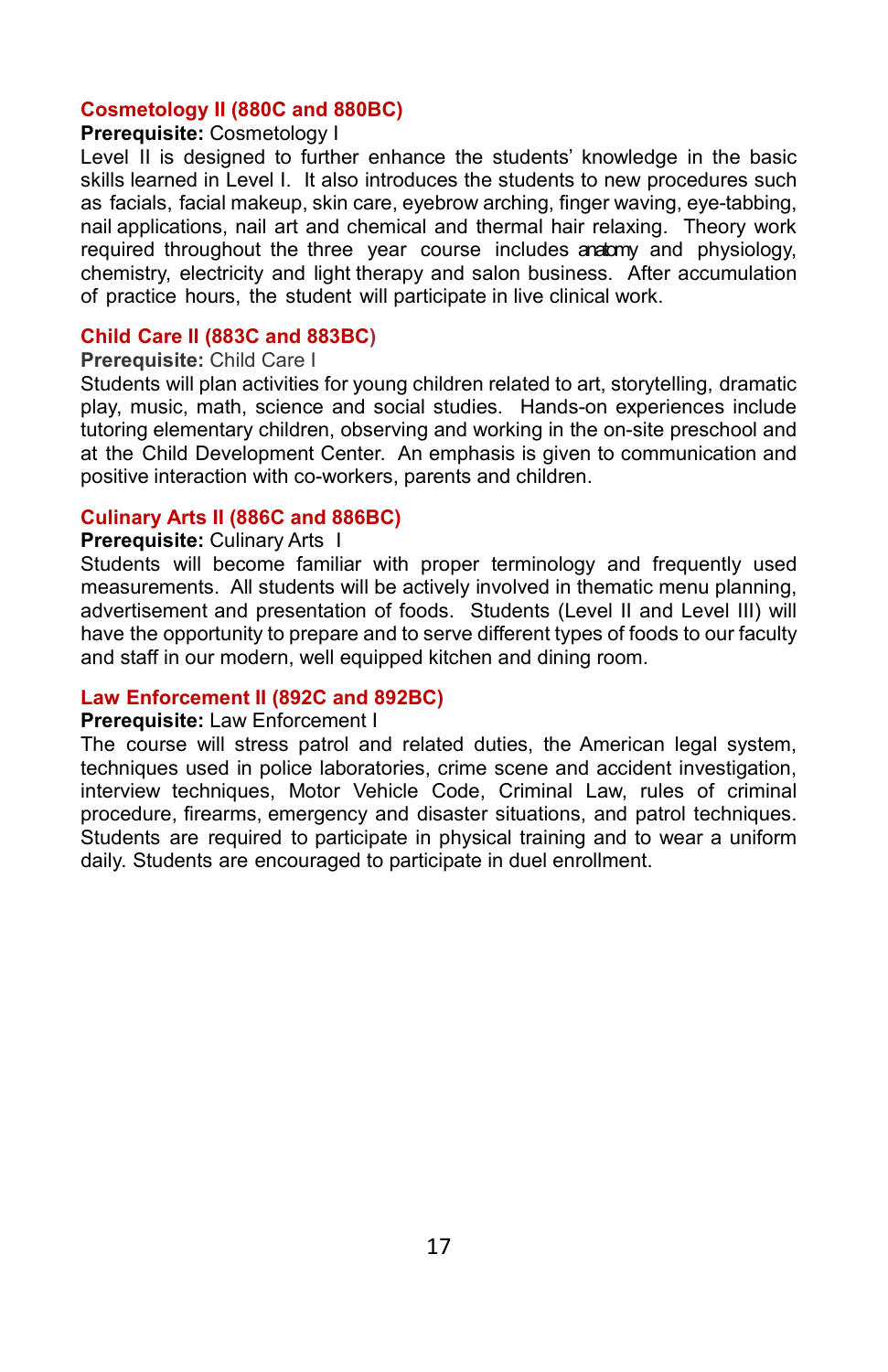# **GRADE 12**

Students will take **8 credits** as outlined below. 4 credits will be taken during semester 1 and 4 credits will be taken during semester 2.

## REQUIRED COURSES:

## ENGLISH

## **English IV (104C)**

English IV consists of the chronological organization of English Literature including nonfiction, short stories, plays, novels, and poetry, which shows the progression of themes through the various eras of English history.Attention is also given to the inductive and deductive writing process and to advanced points of grammar. An integral part of the course will be to write a research paper and to master correct research paper format. Students will read and critically analyze British Literature. Required compositions will concentrate on literary elements.

## **OR**

## **Honors English IV (1041C)**

**Prerequisite:** 93 or above average in English III or Honors English III Honors courses include rigorous, intensive application of core content at or above grade level with independent reading/research at an accelerated pace.

## **OR**

## **ELD 4 (952C)**

ELD 4 is a continuation of ELD 3. This program is designed for the student whose native language is not English. This course is appropriate for students in advanced stages of English acquisition. **Note: To schedule this course, arrangements must be made through your guidance counselor and ELD instruction**

## SOCIAL STUDIES

#### **United States Government (204C)**

United States Government is a senior level course that introduces the student to various levels of government and politics in the United States. The course emphasizes constitutional development, citizenship and rights, the electoral process, and the role of each branch of government. Students will also examine the government's ability to handle contemporary issues both domestic and foreign.

## **OR**

#### **Honors United States Government (2041C)**

**Prerequisite:** 93 or above average in United States History II

Honors courses include rigorous, intensive application of core content at or above grade level with independent reading/research at an accelerated pace.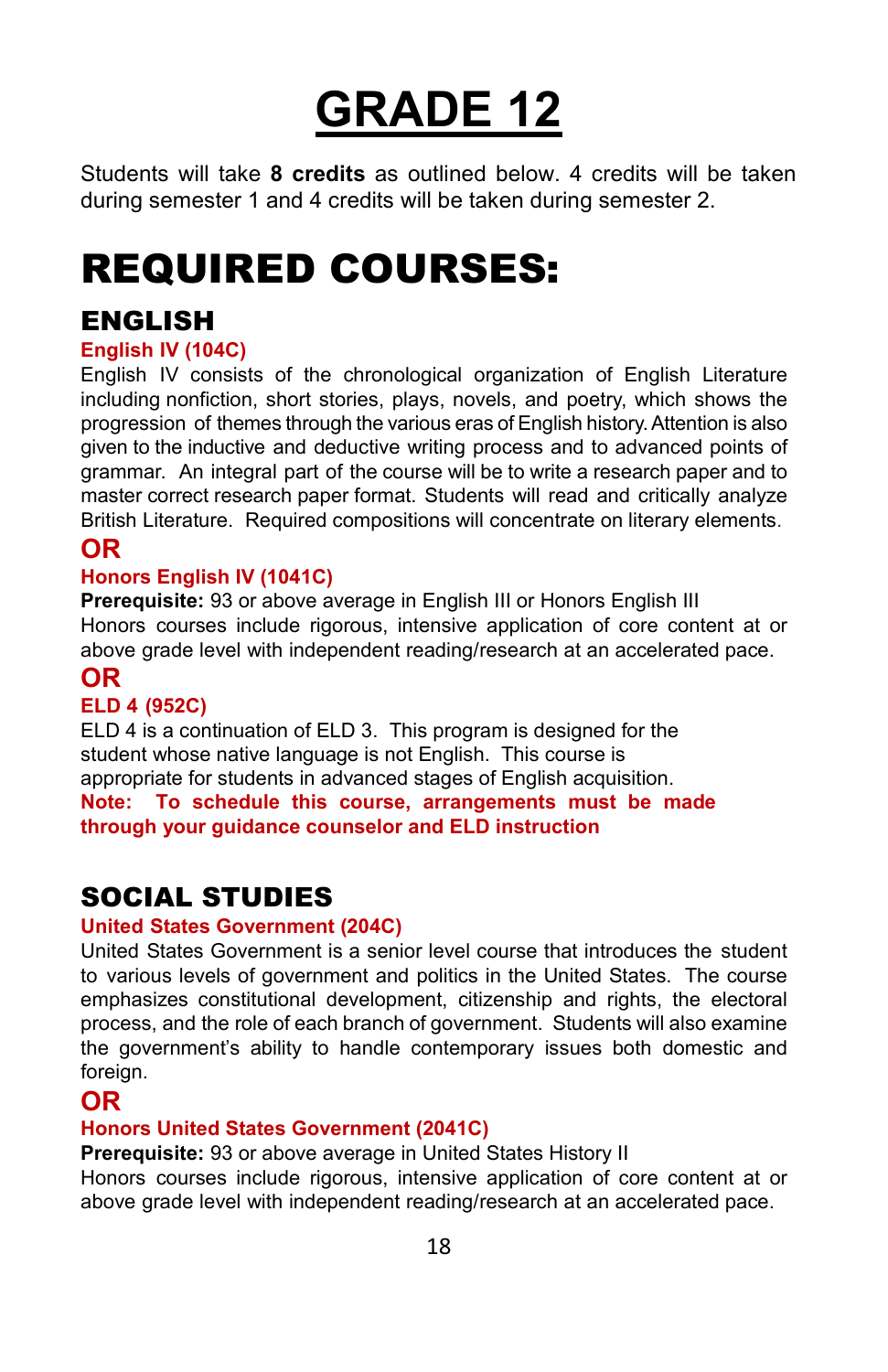## **OR**

#### **Economics (212C)**

Economics is a senior level course where students will engage in topics that explore basic economics reasoning, economic systems as well as American Free Enterprise. Personal and Institutional relationships with markets, business, and labor, money, banking, and finance will also be discussed.

## **OR**

#### **Honors Economics (2121C)**

**Prerequisite:** 93 average or above in United States History II

Honors courses include rigorous, intensive application of core content at or above grade level with independent reading/research at an accelerated pace.

## SCIENCE

#### **Environmental Biology (306C)**

#### **Prerequisite:** Biology 1B

Environmental Biology is an introduction to how the world we live in works, how we use and abuse nature, and what we can do to protect our environment for ourselves and future generations. The topics include ecology, populations, natural resources, pollution, society, and the environment.

## **OR**

#### **Anatomy (307C)**

#### **Prerequisite:** Biology 1A and Biology 1B

Physiology is an elective course designed to prepare students entering the allied health field, especially nursing, pre-med, dentistry physician's assistant, and physical therapy. The course focuses on a projects based design, lecture and discussion with practical lab experiences to teach the relationship between structure (anatomy) and function (physiology) of the human body.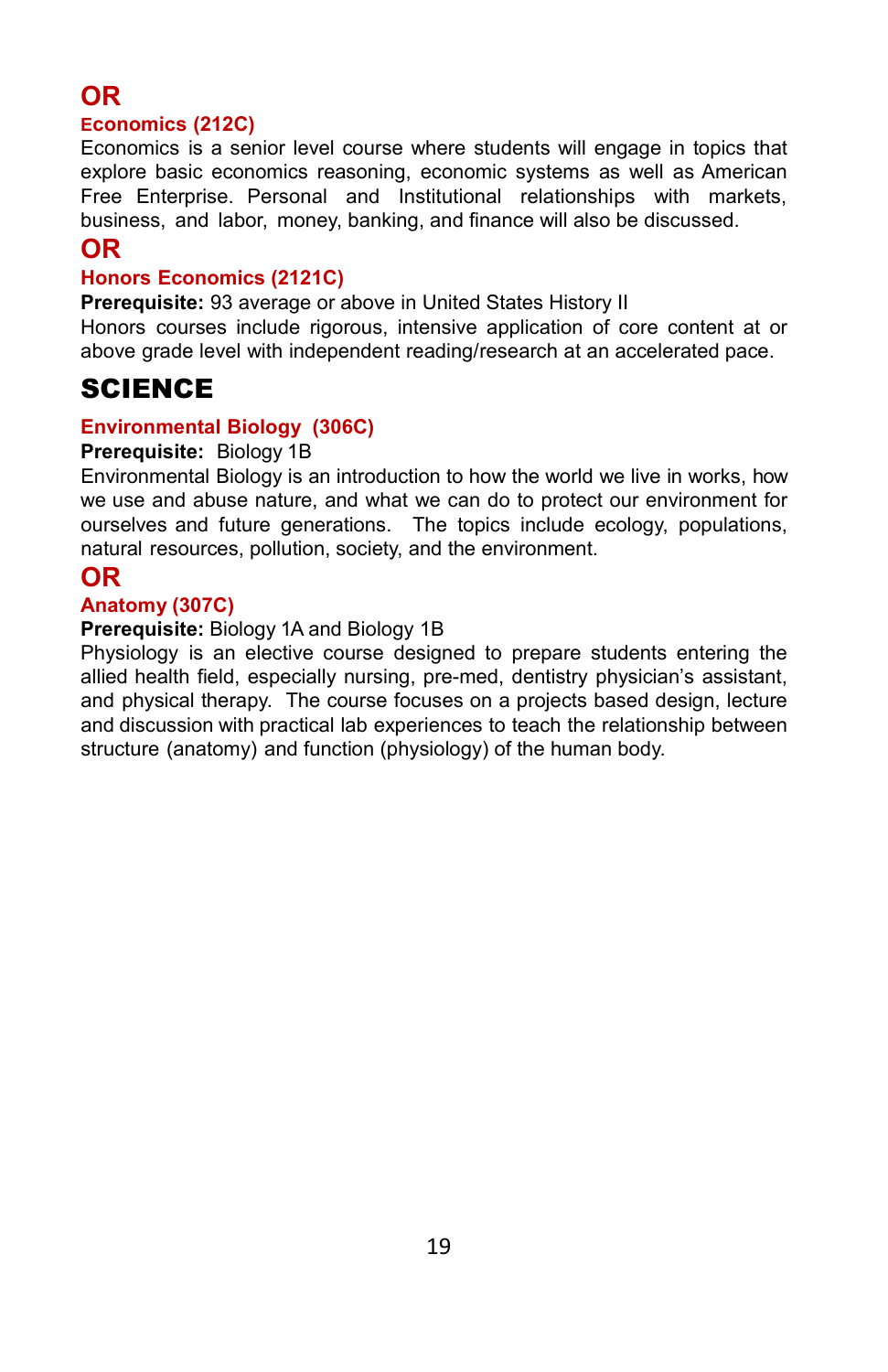## **OR**

## **Chemistry 1B (311C)**

**Prerequisite:** Chemistry A and Algebra I, Biology A & Biology B or Honors Biology A and Honors Biology B

Chemistry B, the continuation of Chemistry A, will investigate additional chemistry content. The topics include the use of stoichiometry relationships to calculate reactants, products, and limiting reactants and products in a chemical reaction, synthesis, decomposition, replacement and combustion reaction, thermodynamics, gas laws, solutions, molarity, and acid-base-salt/buffers theory. This course is required in order to complete a full chemistry course following Chemistry A.

## **OR**

#### **Honors Chemistry 1B (3111C)**

**Prerequisite:** 93 or above average in Honors Chemistry A, and 93 or above average in Algebra I

Honors Chemistry B includes more rigorous, intensive application of core Chemistry B content at or above grade level with required independent reading, research, and laboratory investigations at an accelerated pace. Honors Chemistry B or Chemistry B is a requirement that must be taken in order to complete a full chemistry course.

## MATH

#### **Algebra II (363C)**

Algebra II is an expansion of the concepts learned in Algebra I. The topics covered are mathematical operations involving polynomials, rational expressions, irrational, and complex numbers. Higher order quadratic equations, polynomial equations, and exponential and logarithmic functions will be part of this coursework. Students will be expanding their knowledge of analytic geometry, as well as probability and statistics.

## **OR**

.

#### **Honors Algebra II (3631C)**

**Prerequisite:** Plane Geometry; 93 or above in Honors Algebra I and Honors Plane Geometry

Honors includes more rigorous, intensive application of core content at or above grade level that ensures comprehensive study of all topics with required independent research at an accelerated pace.

#### **Probability and Statistics (364C)**

Probability and Statistics is intended for college-bound students who anticipate needing this material for their future courses of study. Students with an interest in business or the social sciences (psychology, sociology, etc.) should strongly consider taking this elective course. Probability and both descriptive and inferential statistics will be discussed at length. *This course cannot be taken until Algebra II credit is achieved.*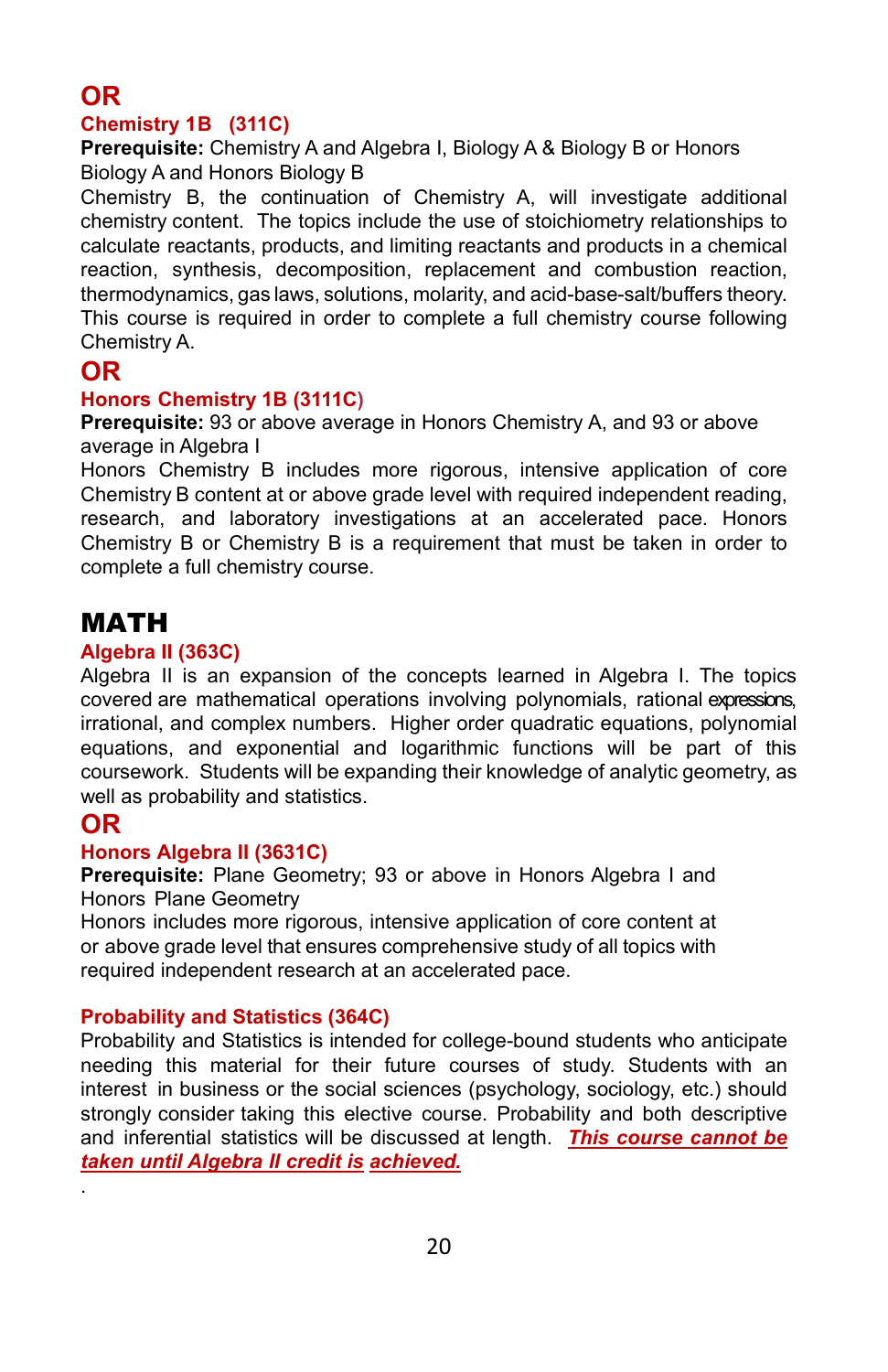#### **Trigonometry (366C)**

Trigonometry is recommended for students who have done well in previous math courses and who have college ambitions in which math is utilized. This course places emphasis on the understanding of definitions and principles of trigonometry and their applications to problem solving. It includes the circular functions concept, identities, radian measure, triangle solutions and vectors. This course includes polar equations and logarithmic fundions. Solving right triangles based on trigonometric functions is developed through the course. Scientific calculators are used throughout this course.

## **OR**

#### **Honors Trigonometry (3661C)**

**Prerequisite:** Algebra II: 93 or above in Honors Algebra II Honors includes more rigorous, intensive application of core content at or above grade level that ensures comprehensive study of all topics with required independent research at an accelerated pace.

#### **Pre-Calculus (365C)**

Pre-Calculus is for students whose previous math background is strong. This course offers an excellent background in linear algebra, functions, and a complete foundation for calculus. This particular course will also address some analytical geometry and the use of equations and inequalities as mathematical models.

## **OR**

#### **Honor Pre-Calculus (3651C)**

**Prerequisite:** Trigonometry; 93 or above in Honors Trigonometry and Honors Algebra II

Honors includes more rigorous, intensive application of core content at or above grade level that ensures comprehensive study of all topics with required independent research at an accelerated pace.

## CAREER PREP

#### *Career Center courses will meet for 2 periods except where noted*

#### **Computer Systems Networking III (762C and 762BC)**

**Prerequisite:** Computer Systems Networking II

Students of computer systems networking and telecommunications learn how computers communicate with each other. They study the design, installation, and improvement of computer networks and related software. Curriculum includes instruction in operating systems and applications; systems design and analysis; networking theory and solutions; types of networks; network management and control; network and flow optimization; security; configuring; and troubleshooting.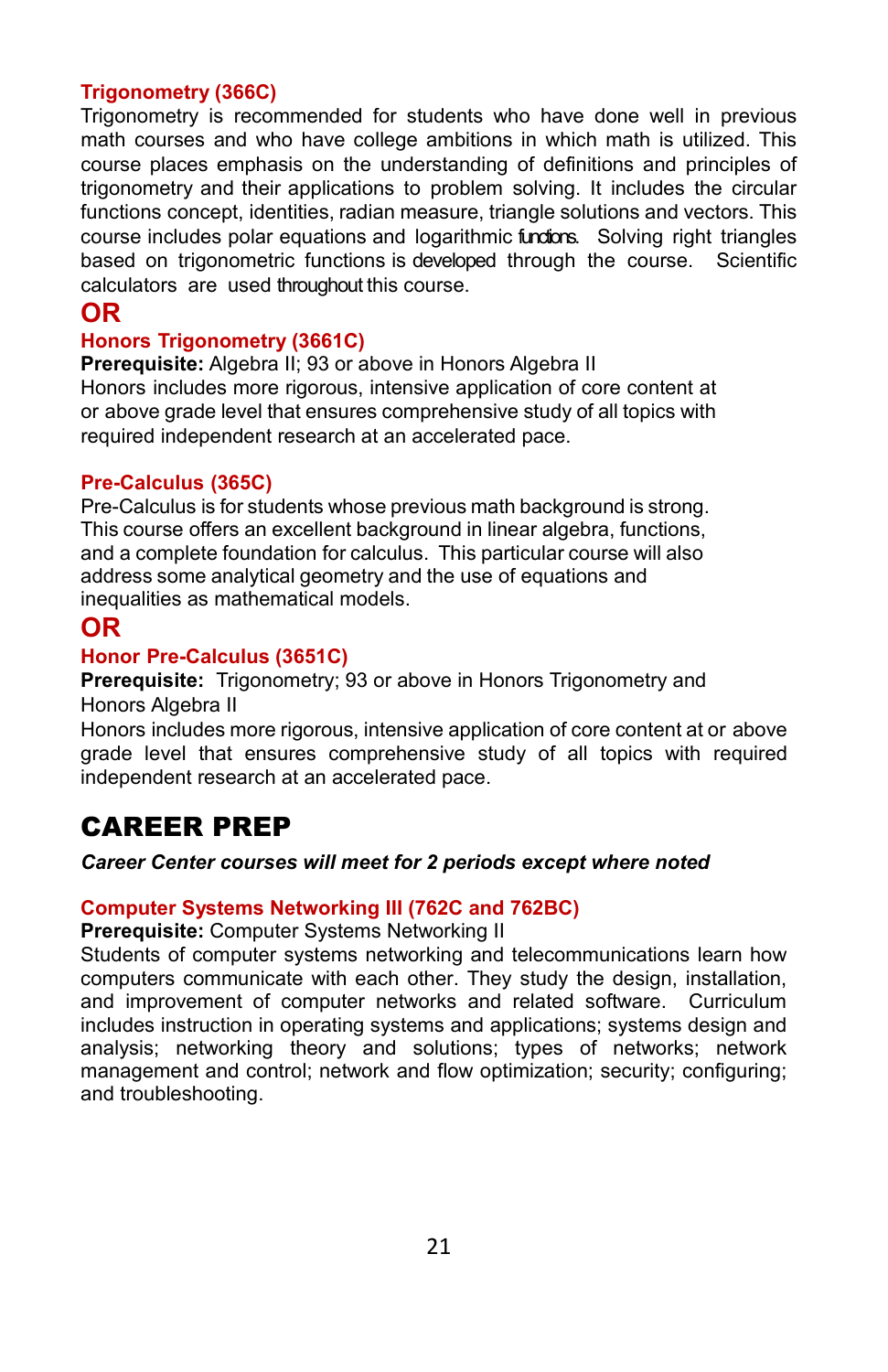#### **Broadcast Communications III (812C and 812BC)**

#### **Prerequisite:** Broadcast Communications II

Students will be responsible for the operation of school related TV facilities, school district productions, and special projects. They will work on weekly television programming. Advanced digital video, Photography and Computer Generated Graphics will be focused on. Field trips, co-op, job shadowing, and internships are available for students interested in pursuing careers in this field.

#### **Health Careers III (824C and 824BC)**

#### **Prerequisite:** Health Careers II

Health Careers III provides two days of classroom instruction at the Career Center and three days at the Hazleton General Hospital where there are assigned observational clinical experiences in twenty different departments. The students also have a weekly presentation by hospital personnel on various healthcare careers and issues.

#### **Nurse Assistant III (827C and 827BC)**

#### **Prerequisite:** Nurse Assistant II

Students continue in nursing assistant skills and serve a ten week clinical affiliation at a local hospital. During this experience they are afforded the opportunity to observe the operation of various departments in the hospital.

#### **Collision Repair Technology III (836C and 836BC)**

**Prerequisite**: Collision Repair Technology II

Students move to advanced painting including Base and clear coatings. Students sharpen their skills and prepare for the world of work as an Auto Body Technician. Co- op is available for qualifying students.

#### **Automotive Technology III (839C and 839BC)**

#### **Prerequisite:** Automotive Technology II

This course includes basic electrical and electronic theory, battery service, starting system, charging system, ignition system, fuel system, exhaust system, emission control system, air conditioning, heaters, and Pennsylvania Vehicle Safety Inspection Course.

#### **Diesel Technology III (842C and 842BC)**

#### **Prerequisite:** Diesel Technology II

Students will study advanced electrical and electronic ASE Diesel Engines overhaul and PA State Inspection Course to inspect class 7 vehicles. The student will also be introduced to the heating, ventilation and air conditioning system.

#### **Construction Technology III (848C and 848BC)**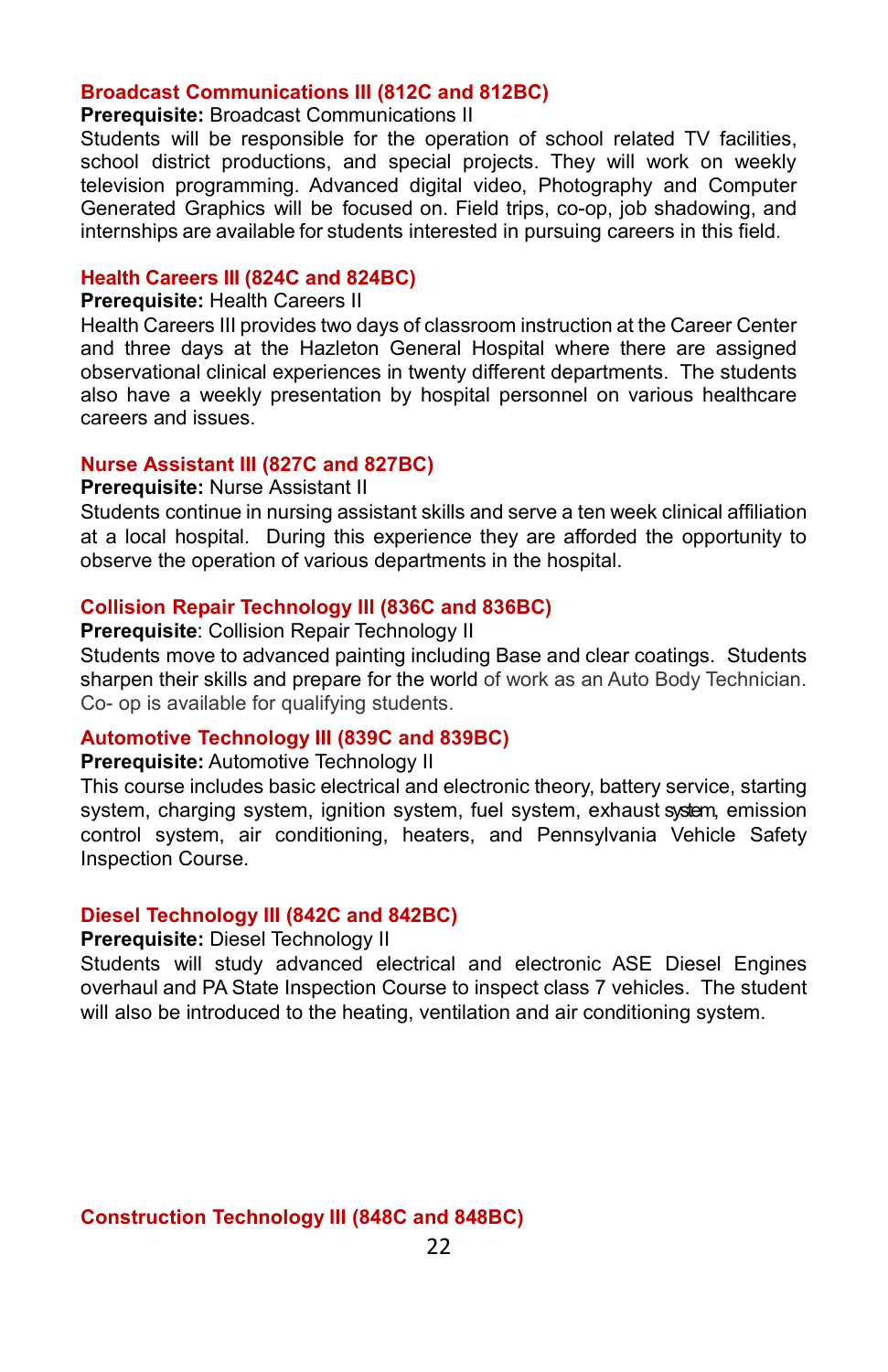#### **Prerequisite:** Construction Technology II

Students will continue to learn the various systems that areinvolved in theconstruction field especially those related to residential home construction. Students will continue to build the 8' x 12' module and learn about doors and windows, roofing materials, exterior finishes, and interior finishes. The course will also prepare students for studies in a related trade school or college program.

#### **Electrical Technology III (851C and 851BC)**

#### **Prerequisite**: Electrical Technology II

Level III Students Apply What They Learned In Levels I And II But On An Advanced Level. Projects Include PLC Controlled Process Level, Mechatronics (Advanced Robotics And Pneumatics) In Depth Industrial Controls, PLC Controlled L.E.D. Readouts And Thumb Wheels, Trouble Shooting, Raspberry Pie and Adruino Circuits. In level III the student will have the opportunity to apply for a work program in which they will work for an electrical contractor on a part time basis during school hours.

#### **HVAC/Plumbing III (854C and 854BC)**

#### **Prerequisite:** HVAC II

Students will be expected to troubleshoot all heating and cooling systems. Students will read more advanced commercial drawings. Regional and local plumbing codes will be covered. Advanced math for HVAC and plumbing will be integrated and students will work on the modular home.

#### **Precision Machine Technology III (857C and 857BC)**

#### **Prerequisite: Precision Machine Technology II**

Students will continue to develop their skills on the manual machines covered in Levels I and II, while also learning basic programming and operation of high tech CNC machines, G and M codes along with conversational CNC training. For students who display an acceptable level of competence in the material covered and possess a high level of maturity, a co-op program is available. Students will complete NIMS Turning between Centers Certification, & NIMS Milling Certification.

#### **Welding Technology III (860C and 860BC)**

#### **Prerequisite:** Welding Technology II

Students learn the principles of oxy-fuel cutting, aluminum and stainless steel TIG welding, fabrication from sketches, blueprints and safety including care and maintenance of equipment. Plasma ARC welding is introduced. Students will learn the importance of weld quality.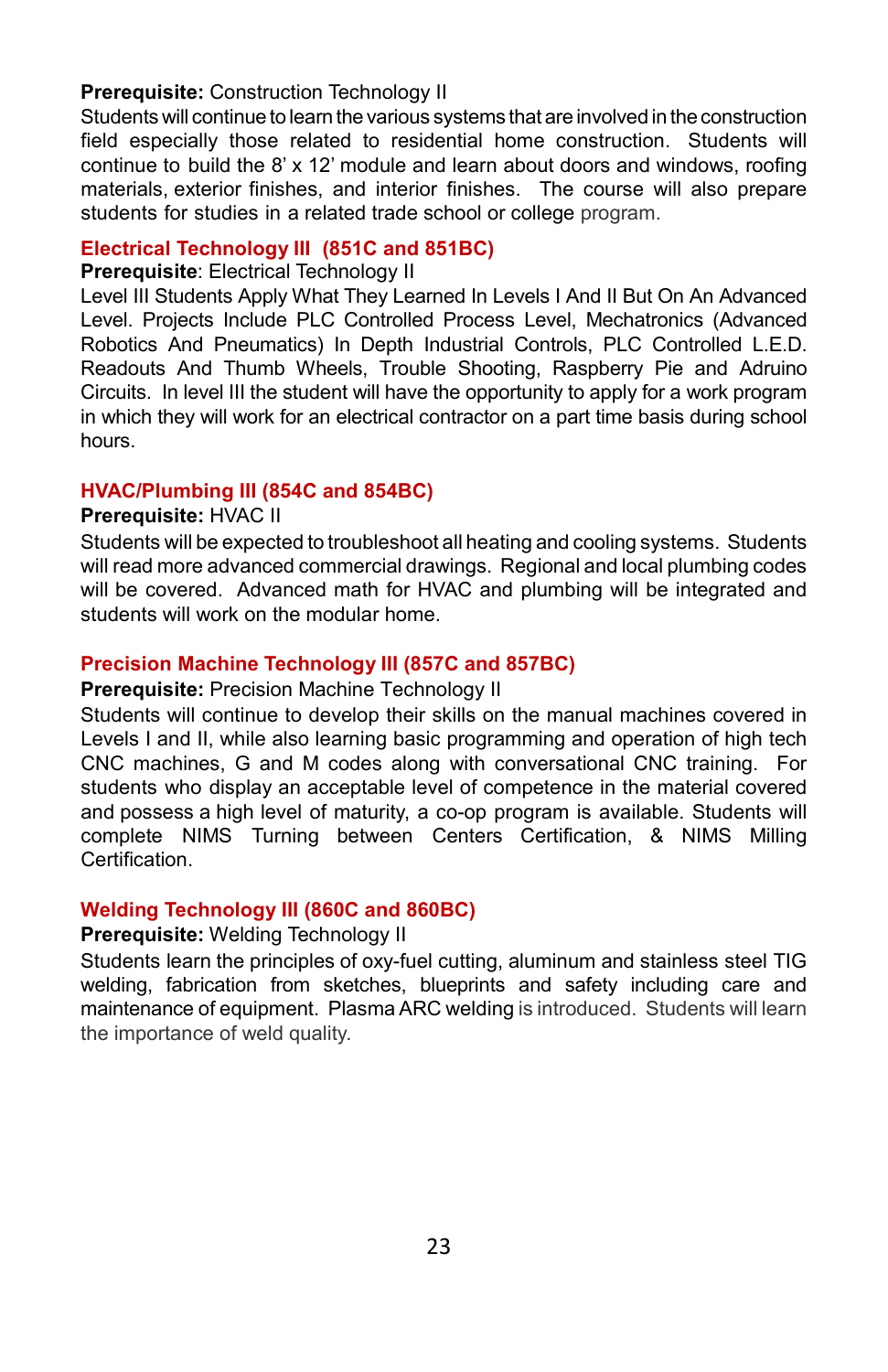#### **Computer-Aided Drafting III (872C and 872BC)**

#### **Prerequisite:** Computer-Aided Drafting **II**

The Level III student will prepare for a certification test that covers material related to general drafting and design. The students will learn presentation skills and become confident in abilities. A level III student will be taught a new highly technical 3D modeling software that is the cutting edge of technology. He / She will be able to design, prototype, assemble and simulate a design before it is ever produced. These skill sets will prepare a student for the highly technical world that awaits a student in postsecondary or the marketplace. A certificate may be attained if a student scores well and a professional portfolio will be created showcasing a student's achievements and abilities

#### **Cosmetology III (881C and 881BC)**

#### **Prerequisite:** Cosmetology II

Level III places emphasis on practicing and improving the skills and knowledge needed to take the state board test. Live clinical work is continued on a bi-weekly basis. Students attend trade related shows to increase their awareness of the ever changing trends in the beauty industry. After completing the three year cosmetology program, students will have the opportunity to take their state board test and if passed, will receive their Pennsylvania State Cosmetology License.

#### **Child Care III (884C and 884BC)**

#### **Prerequisite**: Child Care II

Students get clinical experience working in the on-site preschool, learning to develop curriculum using a thematic approach. They will explore job opportunities and develop strategies for finding employment in the field.

#### **Culinary Arts III (887C and 887BC)**

#### **Prerequisite:** Culinary Arts II

In addition to the responsibility of operating a restaurant, all students will have the opportunity to develop entrepreneurial skills by planning and prepping for extracurricular school activities requiring food service. Students will apply skills in catering experiences and menu development.

#### **Law Enforcement III (893C and 893BC)**

#### **Prerequisite:** Law Enforcement II

Stressing the roles and functions of a Law Enforcement Officer, this course focuses on the Criminal Investigation and the minimum standards and expectations for training and performance for entry level Law Enforcement personnel. Students are required to complete Emergency Responder training. Students will work on career and college expectations at the end of their training.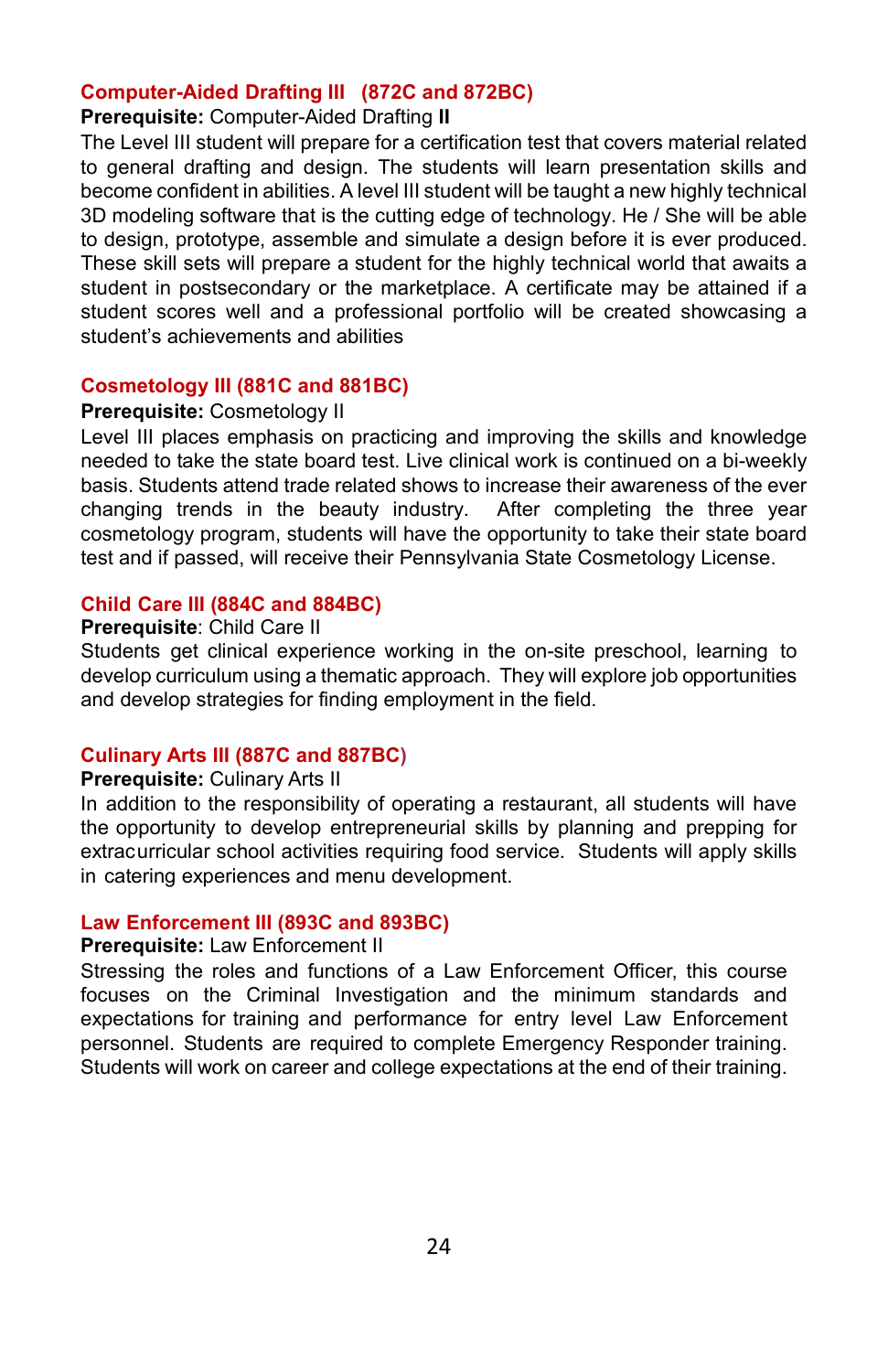## ELECTIVES

Students may take a second math class as one of their electives. If they choose a second math as an elective, that math course will be taken during semester 2.

| Algebra 1<br><b>Honors</b> | Plane<br>Geometry                  | Algebra II<br>Honors | Trigonometry<br><b>Honors</b> | Pre-<br>Calculus           | Calculus<br><b>Honors</b> |
|----------------------------|------------------------------------|----------------------|-------------------------------|----------------------------|---------------------------|
| Algebra 1                  | <b>Honors</b><br>Plane<br>Geometry | Algebra II           | Trigonometry                  | Honors<br>Pre-<br>Calculus | Calculus                  |

## **Spanish I (151C)**

Spanish I is an introduction to the language, culture, geography, and people of the Spanish-speaking world. Basic sound patterns, functional vocabulary, and fundamental grammatical skills are introduced.

#### **Spanish II (152C)**

#### **Prerequisite:** Spanish I or Honors Spanish I

Spanish II reviews and reinforces vocabulary and basic grammar skills taught in Spanish I. The student is introduced to the present progressive and preterite tenses of the verb. Students converse and write using more complex grammar and vocabulary, and major cultural concepts are taught through cultural readings.

## **OR**

#### **Honors Spanish II (1521C)**

Prerequisite: 93 or above average in Spanish I or Honors Spanish I Honors courses include more rigorous, intensive application of core content at or above grade level with required independent reading and research at an accelerated pace.

#### **Spanish III (153C)**

#### **Prerequisite:** Spanish II or Honors Spanish II

Spanish III is designed to review the basic grammar skills learned in Spanish I and Spanish II. Students are introduced to more complicated grammar structures. Speaking, writing, reading, and listening skills are reinforced through active student participation in class activities.

## **OR**

#### **Honors Spanish III (1531C)**

**Prerequisite:** 93 or above average in Spanish II or Honors Spanish II Honors courses include more rigorous, intensive application of core content at or above grade level with required independent reading and research at an accelerated pace.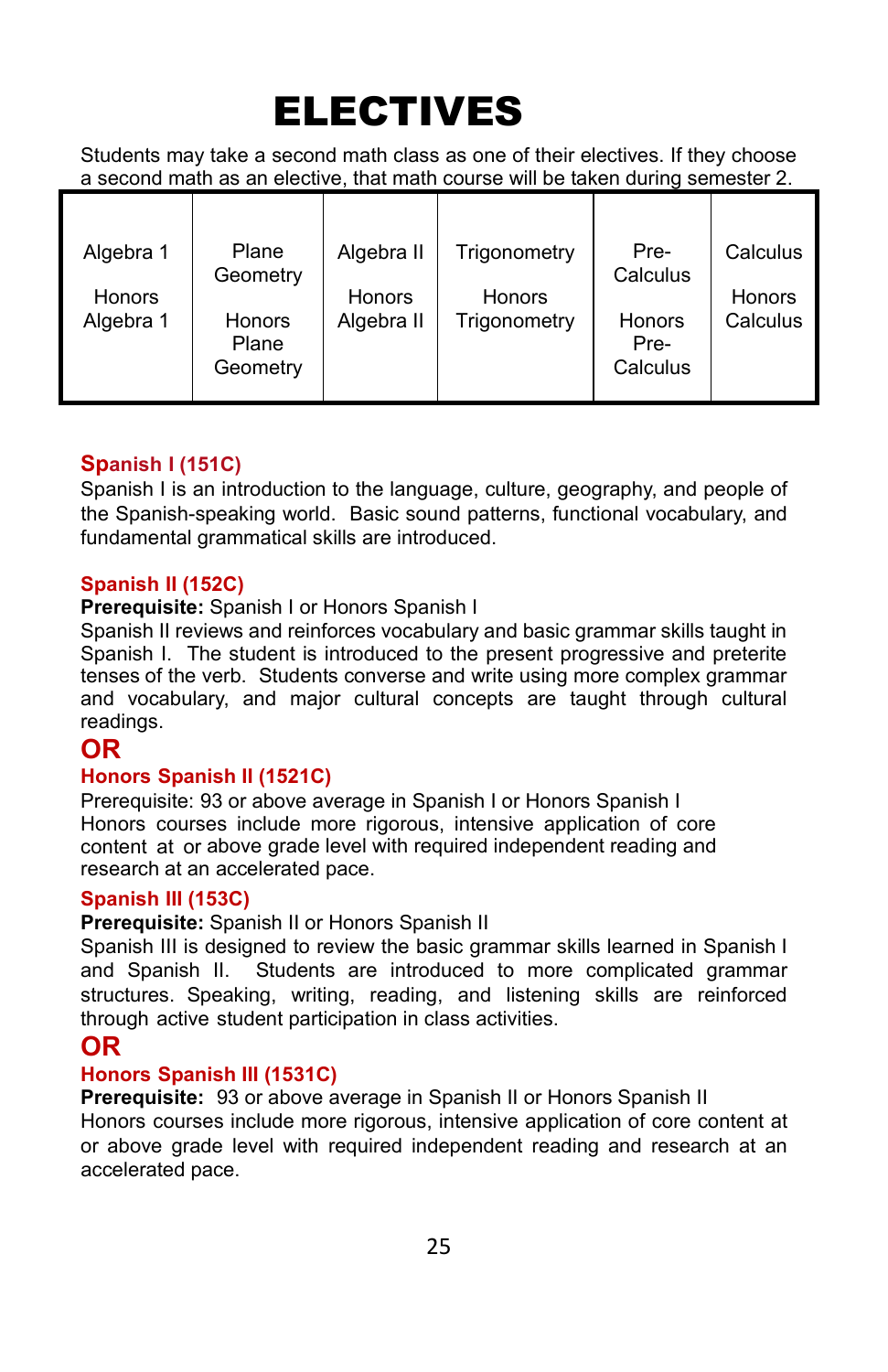**PE 11/12 (402C)** This course emphasizes physical fitness and the importance of developing/maintaining lifetime physical fitness habits. Portions of the course stress development of teamwork, trust, cooperation, leadership and problem<br>solving skills. Pre and Posttests are utilized to chart student progress Pre and Posttests are utilized to chart student progress (Presidential Challenge). Lifetime sports, aquatics, team and individual sports are utilized throughout the course. Written assignments, evaluations, student journals are infused in each unit.

#### **Accounting I (701C)**

Accounting I introduces the basic accounting concepts and procedures used by sole proprietorships as well as partnerships. Students taking this course will learn how to keep business records for both service and merchandising businesses Skills learned can be used directly on the job or to provide the necessary foundations for more advanced business courses in college.

#### **Accounting II (702C)**

#### **Prerequisite:** Accounting I

Accounting II is designed to further enhance accounting skills. Emphasis is placed on accounting procedure which include inventory control methods, payroll procedures, and depreciation. The basic design is to increase competencies for those who wish to enter accounting careers directly upon graduation from high school in addition to those who will study other business courses at the college level.

#### **Microsoft Word/Excel (713C)**

#### **Prerequisite**: Computer Applications/Keyboarding

Microsoft Word/Excel will continue to refine keyboarding skills while enabling students to perform the advanced functions of word processing and spreadsheet soft- ware. Students will be introduced to spreadsheet software while setting up various accounting and business related problems such as budgets, payroll, worksheets, and financial statements. Graphics and database management software in a graphics environment using Microsoft Office for Windows will be introduced. Students will improve skills necessary for initial employment, and/or preparation skills necessary for college courses.

#### **Crafts I (605C)**

This course will provide the students with basic construction methods of a variety of crafts such as: ceramics, metalsmithing, coiled basketry, plastersculpture and weaving. Appropriate tools will be used (looms, pottery wheel, files, saws and rasps, soldering torches, buffing machine). Additional craft activities may also be explored as per instructor.

#### **Crafts II (606C)**

#### **Prerequisite:** Crats I

This course will concentrate work in the areas of ceramics and metalsmithing. Hand building and throwing on the pottery wheel and more advanced metalsmithing techniques will be included. Students will be expected to work independently and to demonstrate growth in each medium.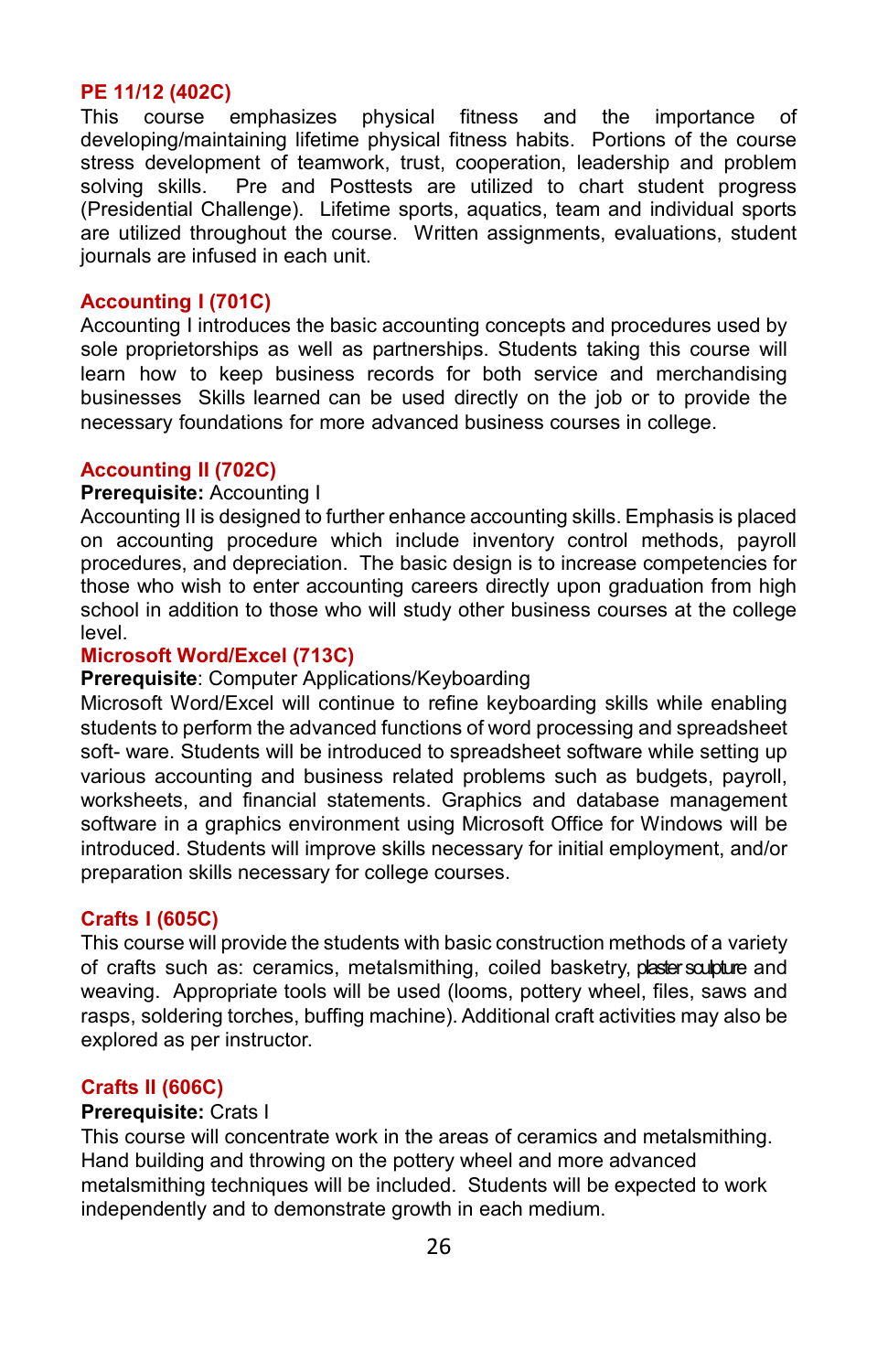#### **Marching Band (661H)**

**Prerequisite**: Intermediate instrumental skills Marching Band will provide students with an ensemble experience in which they can develop advanced instrumental techniques while performing a variety of musical styles. There are numerous public performances to display acquired skills. An outgrowth of this group is the following performing groups: pep band, stage band, woodwind choir, brass choir, and other small ensembles.

#### **Cougar Concert Choir (665H)**

#### **Prerequisite:** Teacher approval

Cougar Concert Choir is designed for all students of the high school who are interested in performing choral music. All members of the Concert Choir will study correct vocal production and strive to improve their musicianship. The Concert Choir performs many styles of choral music at various school and public performances. Participation in this ensemble will allow eligibility for District, Regional, and All-State choral competitions and festivals.

#### **CAD Drafting (913C)**

CAD-Drafting is especially designed to give the pre-engineering student an advantage with introductory skills in engineering drawing, descriptive geometry, computer-aided drawing, and computer-aided manufacturing.

#### **\**

#### **Manufacturing Technology (915C)**

A cluster industry/occupational program that provides for a sequence of secondary technical core courses. This program prepares individuals to apply knowledge and skills in the production and manufacturing industrial fields.

#### **Construction Technology (924C)**

This course is an instrumental program that prepares students to apply technical knowledge and skills in carpentry, plumbing, electrical, cabinetmaking and blueprint reading to hands on woodworking and metal projects. Instruction consists of orientation to residential construction problems, trouble shooting and repair, maintenance practices and procedures that include the use of hand tools and power tools, materials and supplies.

#### **Basic Home Repair (928C)**

This course is a basic introductory program that prepares individuals to apply technical skills to repair, service, maintain and diagnosis problems in residential home and maintenance and repairs.